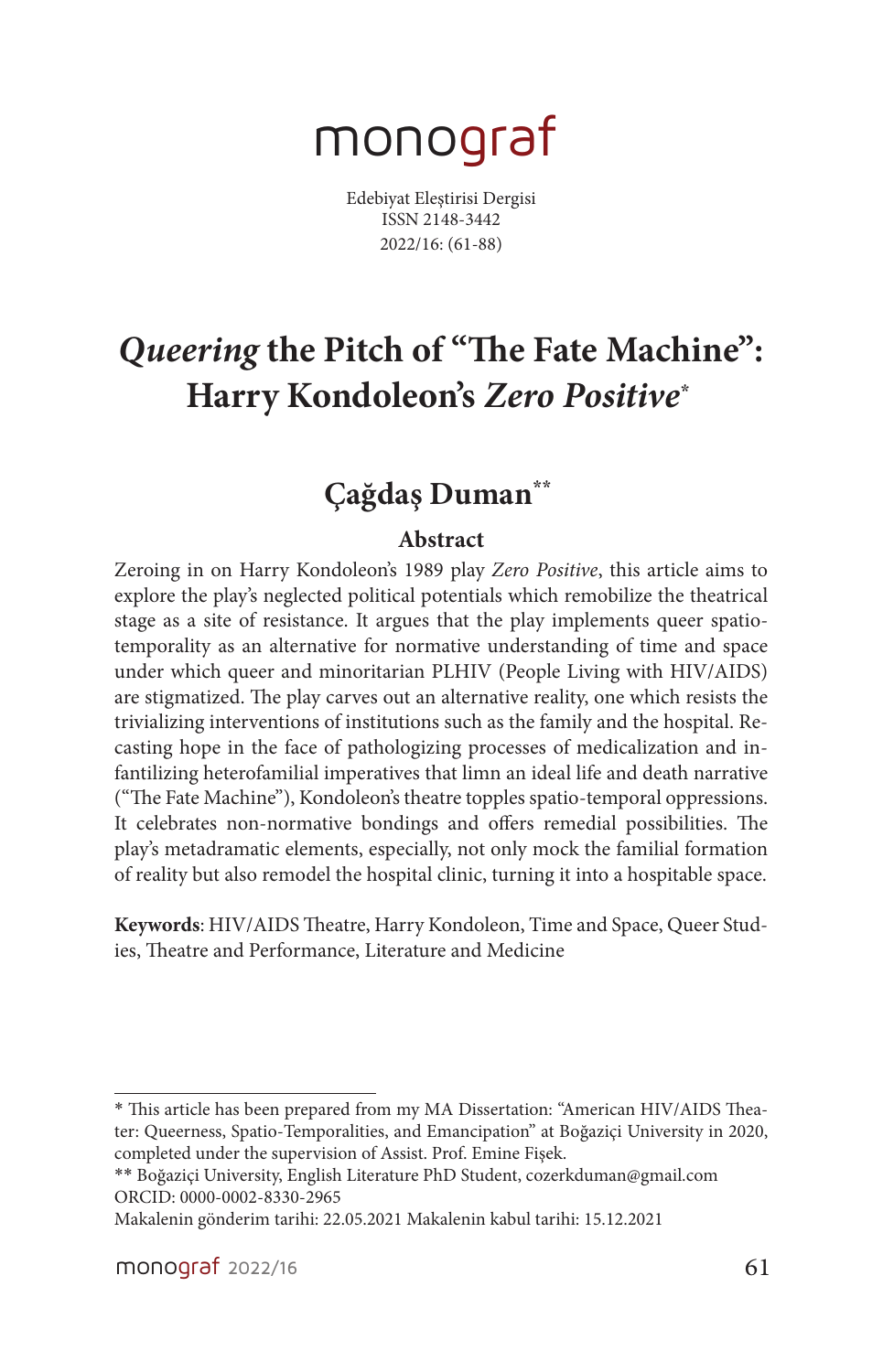# **""Kader Makinesini"** *Kürlemek***: Harry Kondoleon'un**  *Zero Positive* **Adlı Oyunu**

#### **Öz**

Harry Kondoleon'un Zero Positive (1989) oyununa odaklanan bu makale, tiyatro sahnesini bir direniş alanı olarak yeniden mobilize eden oyunun gözden kaçan politik potansiyellerini araştırmayı amaçlamaktadır. Makale, Kondoleon'un oyununun HIV/AIDS'le yaşayan queer bireylerin ve azınlıkların damgalanma altında olduğu normatif zaman ve mekan anlayışına alternatif olarak queer bir zaman ve mekansallığı uyguladığını gösterir. Oyun, aile ve hastane gibi kurumların önemsizleştirici müdahalelerine direnen alternatif bir gerçekliği ortaya çıkarır. İdeal bir yaşam ve ölüm anlatısı ("Kader Makinesi") çizerek patolojikleştiren medikalizasyon süreçleri ve çocuklaştıran hetero-ailesel zorunluluklar karşısında umudu yeni bir biçime sokan Kondoleon'un tiyatrosu, zaman ve mekansal baskıları devirir. Böylece normatif olmayan bağlılıkları kutlar ve iyileştirici olanaklar sunar. Oyunun metadramatik unsurları gerçekliğin ailesel oluşumuyla alay etmekle kalmaz, aynı zamanda kliniği de daha misafirperver bir alan olarak yeniden imler.

**Anahtar Kelimeler**: HIV/AIDS Tiyatrosu, Harry Kondoleon, Zaman ve Mekan, Queer Çalışmaları, Tiyatro ve Performans, Edebiyat ve Tıp

> "I got some credit in the straight world I lost a leg, I lost an eye Go for credit in the real world You won't die." —Young Marble Giants, "Credit in the Straight World"

> > "But is it too late to avert the scourge?" —Antonin Artaud, *The Theatre and Its Double*

## **Introduction**

*Zero Positive* (1989) was first produced by Joseph Papp and directed by Kenneth Elliott ("Zero Positive," n.d.). It premiered at the New York Shakespeare Festival's Public Theatre in 1988 (Nel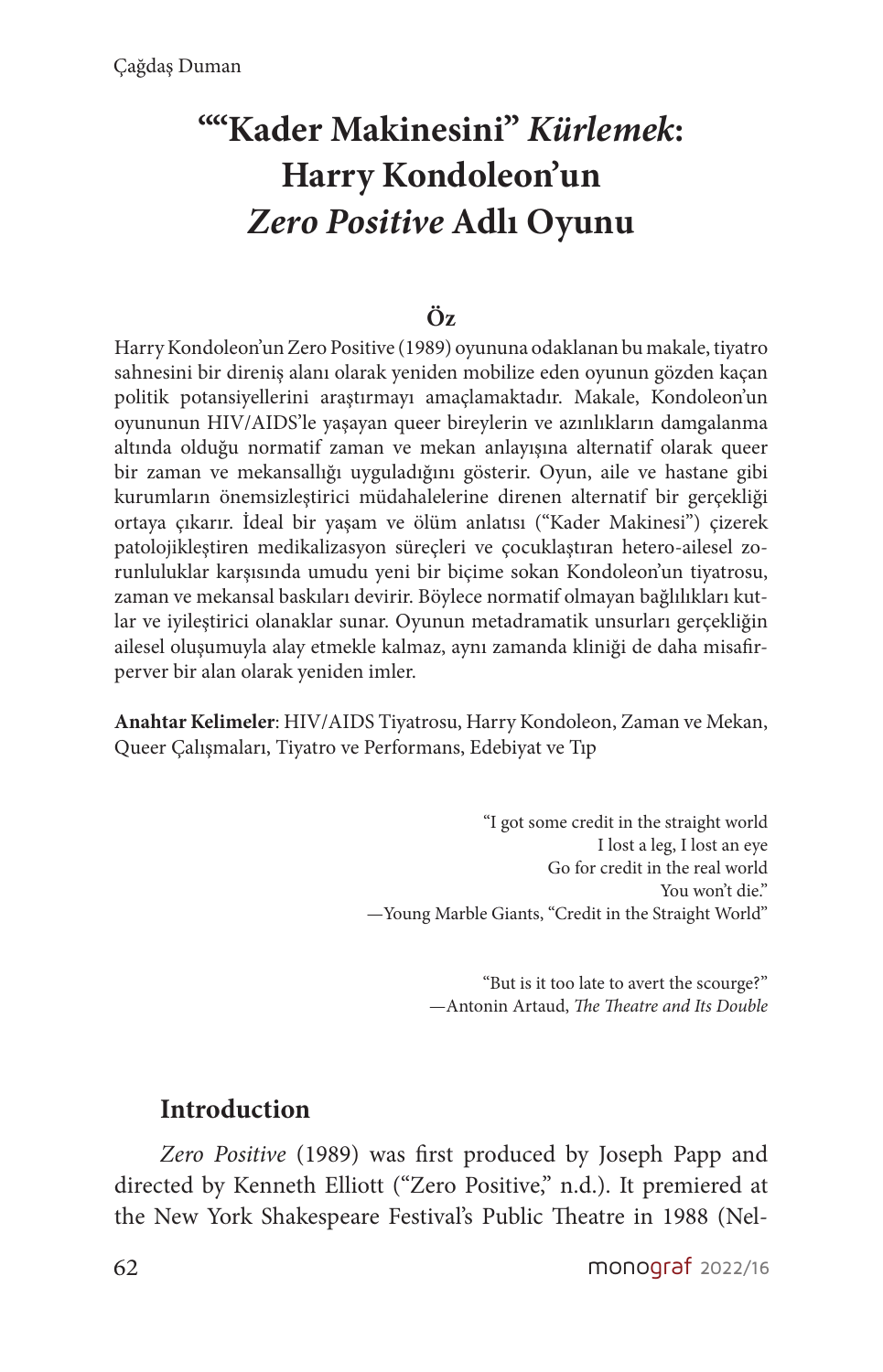son, 2003, p.231). The play is different from other HIV/AIDS plays produced around the same time. As Therese Jones notes, first-generation HIV/AIDS plays are different from the second-generation of plays. Whereas the first-generation of HIV/AIDS plays and performances are "traditional in form, sentimental in tone, and assimilationist in aim," the second generation of plays "represent a radical shift in theatrical representations of AIDS […] Unlike first generation plays, humor is not incidental but essential in second generation theatre, an entire spectrum of comedic drama: satire, farce, romance, slapstick, and burlesque" (Jones, 1994, p.x; xi). Indeed, Kondoleon's portrayal of the epidemic is subtle, ironic and playful. It also recurrently and sarcastically adds intertextual dimensions to its narrative.

Like the protagonist of William Shakespeare's well-known tragedy *Hamlet*, Kondoleon's protagonist, Himmer, is a mercurial, introspective, maladjusted, and suicidal spirit. Himmer tests positive for HIV along with his close female friend Samantha. Having lost his mother, he looks after his delusional father, Jacob Blank, who consistently interpellates Himmer into "the right path" which unmistakably is none other than a heterosexual life. In the course of the play Himmer decides to perform one of his mother's old plays, titled "The Ruins of Athens", and this play-within-the-play eventually becomes nothing but a half-joking tragic allegory of HIV/AIDS. Staging the play at an AIDS research center, Himmer casts himself and his discontented friends as well as family members to play the roles. However, Himmer proclaims that he is planning to replace the hemlock-drinking scene with real poison, implying his self-immolation. He renders his friends discombobulated by this radical decision. No longer succumbing to futile futuristic hopes, Himmer aims to disrupt "the fate machine" by killing himself (Kondoleon, 1993, p.226).

*Zero Positive* highlights astringent queer kinship, an acerbic critique of Oedipal spatio-temporalities, porous sexualities and vulnerable resistive practices in the face of a normative heterosexual order within which queers and queer PLHIV (People Living with HIV/AIDS) are infantilized, reduced to non-citizens, and in short, locked into heteronormative spatio-temporalities. What is more, the play's metatheatricality, in the form of the hospital play, as well as its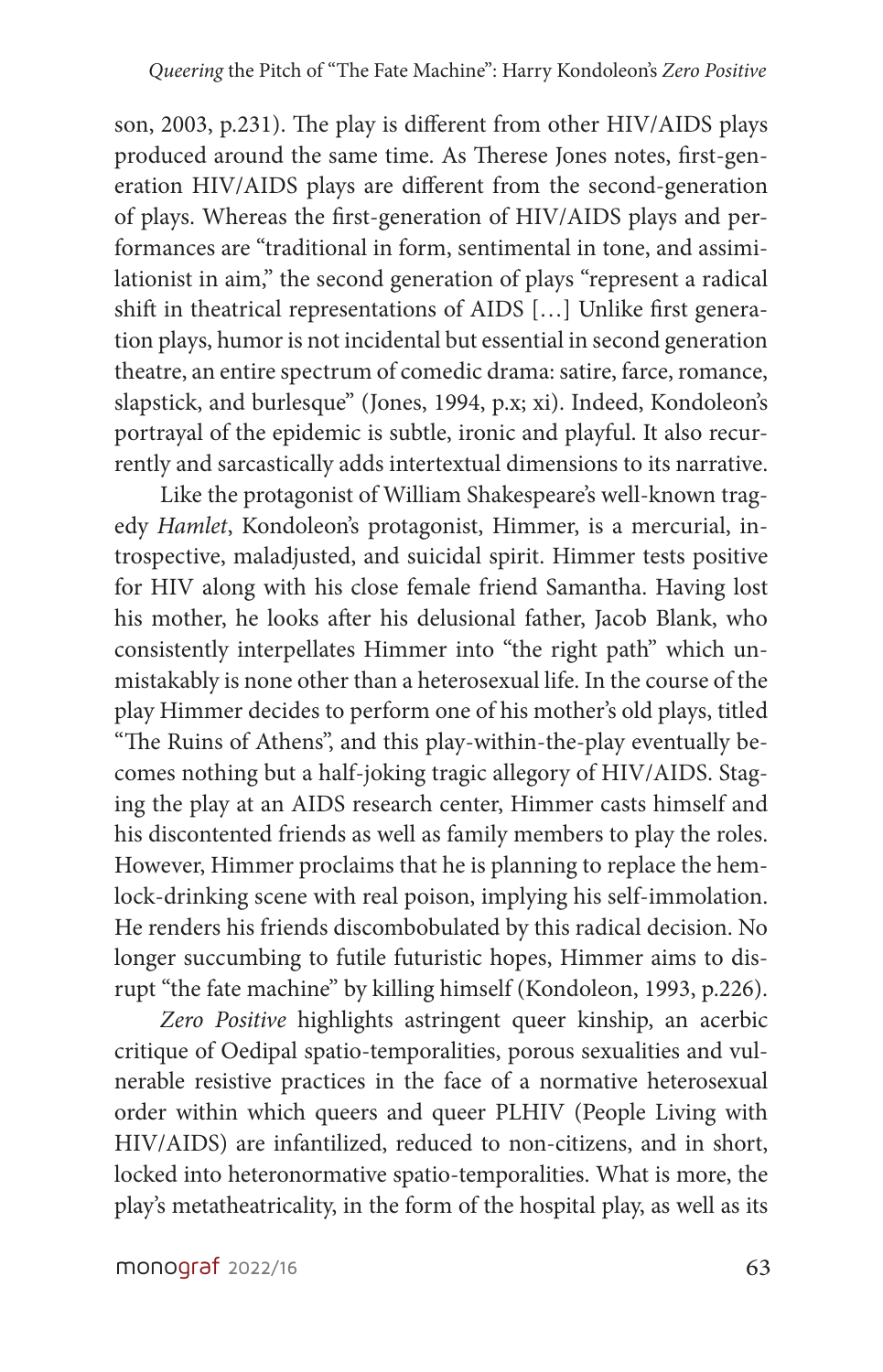self-referentiality, function as a way of transforming the hospital by overthrowing the very clinic in which spatio-temporal oppressions are perpetually created for PLHIV and replacing it with a queer spatio-temporality. By so doing, Kondoleon's play, I would also propose, queers the notion of death and decentralizes the pervasive desolation and duplicitous nature of the clinic. *Zero Positive* denounces hoperidden futurity and plays with the idea of the radicality of the death drive, while celebrating queer kinship against heterosexual familiality. At the same time, however, despite his effervescent anger and suicidal tendencies, the play's nonconformist protagonist Himmer also gives in to the restorative power of hope, validating constructive self-doubt and self-respect at the end of the play. Freud, in his seminal work *Beyond the Pleasure Principle*, as to the conflicting life instincts and death instincts, writes "[o]ne group of instincts rushes forward so as to reach the final aim of life as swiftly as possible; but when a particular stage in the advance has been reached, the other group jerks back to a certain point to make a fresh start and so prolong the journey." (1990, p. 35). It would not be wrong to say that Himmer "move[s] with a vacillating rhythm" between these opposing drives, eventually giving in to his life instinct (Freud, 1990, p.35). As such, *Zero Positive* could be considered as a remedial theatrical intervention or an example of utopian theatre. As Jose Esteban Muñoz underlines, theatrical spatio-temporality can provide a liberating potentiality. Utopian theater could repudiate the prison-like "here and now," and gesture towards "then and there" instead<sup>1</sup> (Muñoz, 2009, p.1). *Zero Positive* harbors this utopian potentiality as it renders the stage as an atemporal space. Himmer's father, in a very playful way and at an arguably lackluster yet important cathartic turn, drinks the hemlock instead of him and dies at the end of the play. Kondoleon, by turning Himmer away from his planned self-destruction, heralds the survival of hope, emphasizing its vital importance for queers and queer PLHIV.

<sup>1</sup> Utopia for Muñoz is "a horizon of possibility," it is "a temporal disorganization, as a moment when the here and the now is transcended by a then and a there" (Muñoz, 2009, p.97). Similarly, Jill Dolan, contends that theatre allows for a possibility of "imagin[ing] a utopia, that boundless 'no place' where the social scourges that currently plague us […] might be ameliorated, cured, redressed, solved, never to haunt us again" (2005, p.37).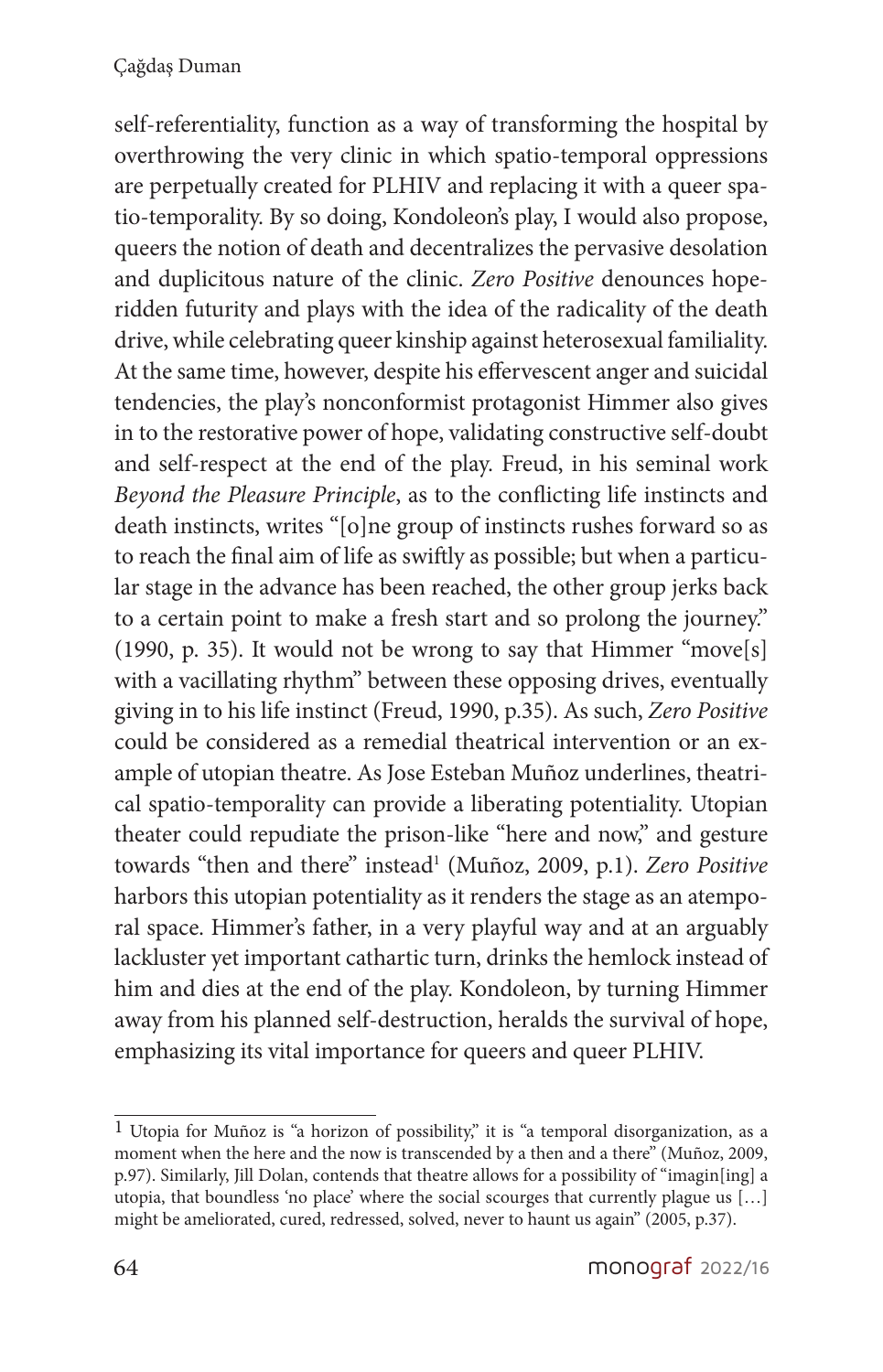My primary aim in this essay, by way of a thorough textual analysis and theoretical assistance, is to reconsider Kondoleon's play, unearthing the queer spatio-temporal potentials and politics of theatre. *Zero Positive* is a call to arms for political action to intervene in the ideologically (re)produced, marked, and stigmatized statuses of the bodies living with HIV/AIDS. The play's main characters are dissident figures, "affect aliens" as well as *bad citizens<sup>2</sup>* (Ahmed, 2010; Bersani, 1995). Himmer, especially, posits himself against this misguided affective economy as he proclaims that "the happy answers have been removed from the deck"3 (Kondoleon, 1993, p.217).

Furthermore, we could say that Kondoleon's play manifests what Judith Butler describes as "theatrical rage." In other words, rousing theatrical practices against the "interpellation of shame" (Butler, 1993, p.233). Butler stresses the vital necessity of this type of rage as it aims to transform the notion of death which is misguidedly deemed central to the lives of queer and queer PLHIV: "[m]obilised by the injuries of homophobia, theatrical rage reiterates those injures precisely through an 'acting out,' one that does not merely repeat or recite those injuries, but that also deploys a hyperbolic display of death and injury to overwhelm the epistemic resistance to AIDS" (1993, p.233). The play-within-a-play gesture, especially, which includes unexpected moments of death and survival, helps Kondoleon flesh out the urgency of "theatrical rage" in the face of spatio-temporal persecution of PLHIV.

Kondoleon elaborates on *Zero Positive* in a rare interview, noting that, "this play isn't really about AIDS, it's about death, and knowing your 'due date' is stamped on you" (H. Kondoleon, interviewed by J. Brown, April 20, 1990). Despite this disclaimer, however, he underlines the fact that AIDS is used to specify an expira-

<sup>2</sup> Sarah Ahmed writes about "the significance of queer pessimism as an alien affect" in *The Promise of Happiness*, which effectively contests "the labor of staying on the right path" (Ahmed, 2010, p.162; 48). "The right path," as Ahmed notes, points to familial happiness securely placed within the regimen of heterosexuality.

 $3$  This brings to mind Ahmed's redeployment of pessimism as an "alien affect," or in other words, it's a "queer pessimism" (2010, p. 162). It gestures toward "a queer politics which refuses to organize its hope for happiness around the figure of the child or other tropes for reproductivity" as Ahmed contends (2010, p.162).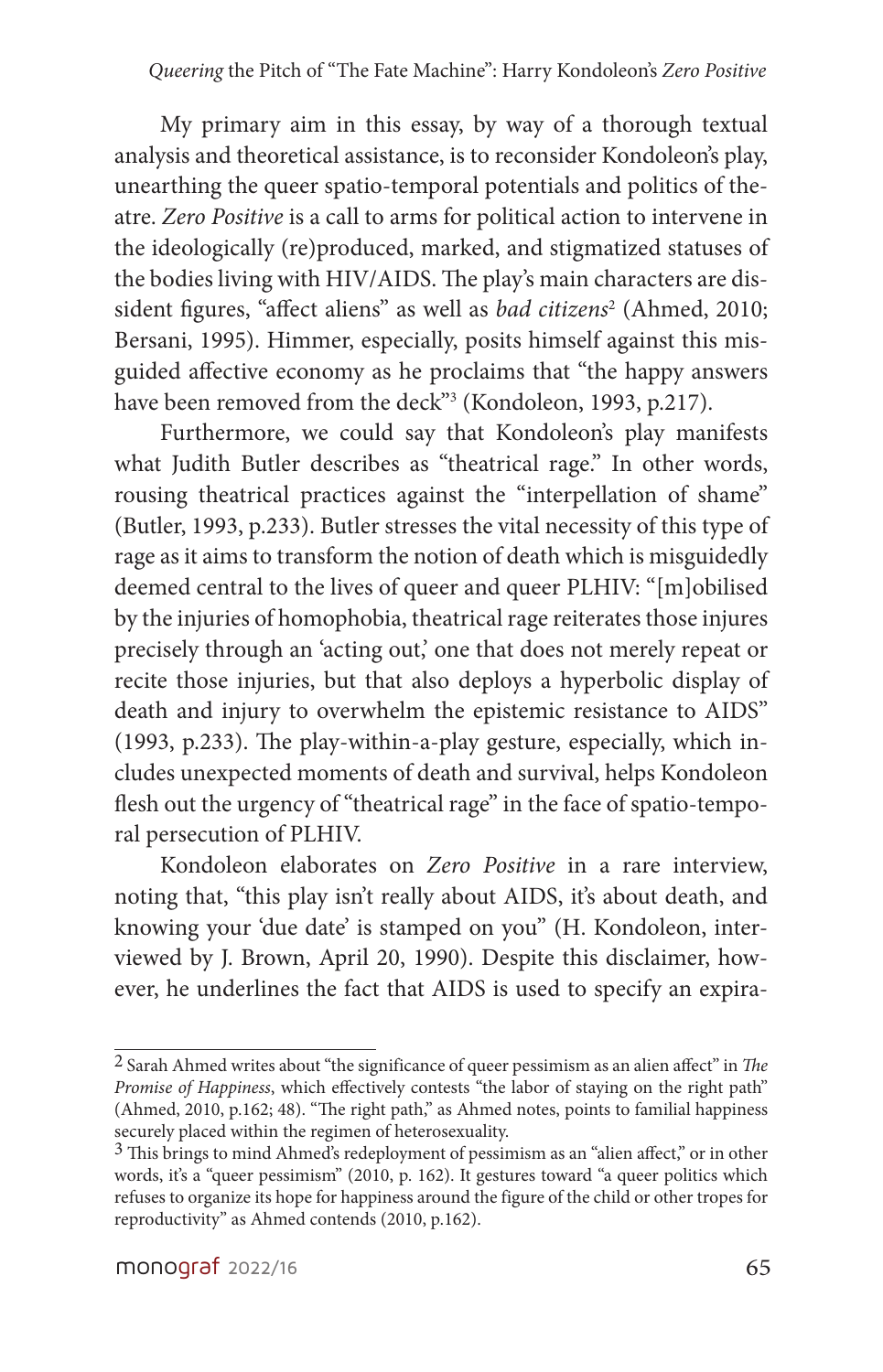tion date for non-normative bodies. His remark, I believe, gravitates towards the idea that normative temporal politics render HIV/AIDS as a determinant factor in the life-death binary of queers. At its core, the discourse of HIV/AIDS merely consolidates already established norms of death. The breakout of the AIDS crisis in the United States in the 80s demonstrated the blatant trivialization of queer people. As Seidman notes, queer people were seen as the paradigmatic diseasespreaders and potential threats, began to be "fired from their jobs, evicted from their homes, ejected from public spaces," and completely pushed to the margins of society in the name of the sanitization of the public sphere and the securitization of the general public (Seidman, 1998, p.52). Ronald Reagan's notorious silence on the epidemic, too, was integral to the HIV/AIDS discourse. Reagan spoke publicly about AIDS for the first time in September 1985, almost five years from its outset (Grover, 1987 p.23). This, as Grover suggests, was because "the Administration did not perceive AIDS as a problem" (Grover, 1987 p.23). Reagan's belated address indicated that PLHIV were intentionally left in a temporal abeyance. Indeed, HIV/ AIDS was allowed to disproportionately impact marginalized and vulnerable communities. Further, queer spaces across the country continued to face the threat of closure by public health officials due to their supposed impurity and high-risk state (Grover, 1987 p.28). Also, quite a few American people became proponents of quarantining PLHIV according to a Los Angeles Times poll (Balzar, 1985). The spatio-temporal stigmatization of PLHIV was embedded in the historical development of HIV/AIDS in the United States. They were deep-rooted in these state-sanctioned regulations, implementing sexual, racial and medical impossibilities for the sake of supposedly synchronous and safe heterosexual family and home, while stalling queers and queer PLHIV. This was the tumultuous political environment within which Kondoleon's *Zero Positive* took stage.

 I would like to take Kondoleon's remark as my starting point with which I would like to elaborate on Himmer's decision to take his own life as well as his latter self-doubt. His self-doubt coincides with Kondoleon's tragicomic decision to destroy Himmer's father by letting him drink the poison instead. His desire to kill himself, his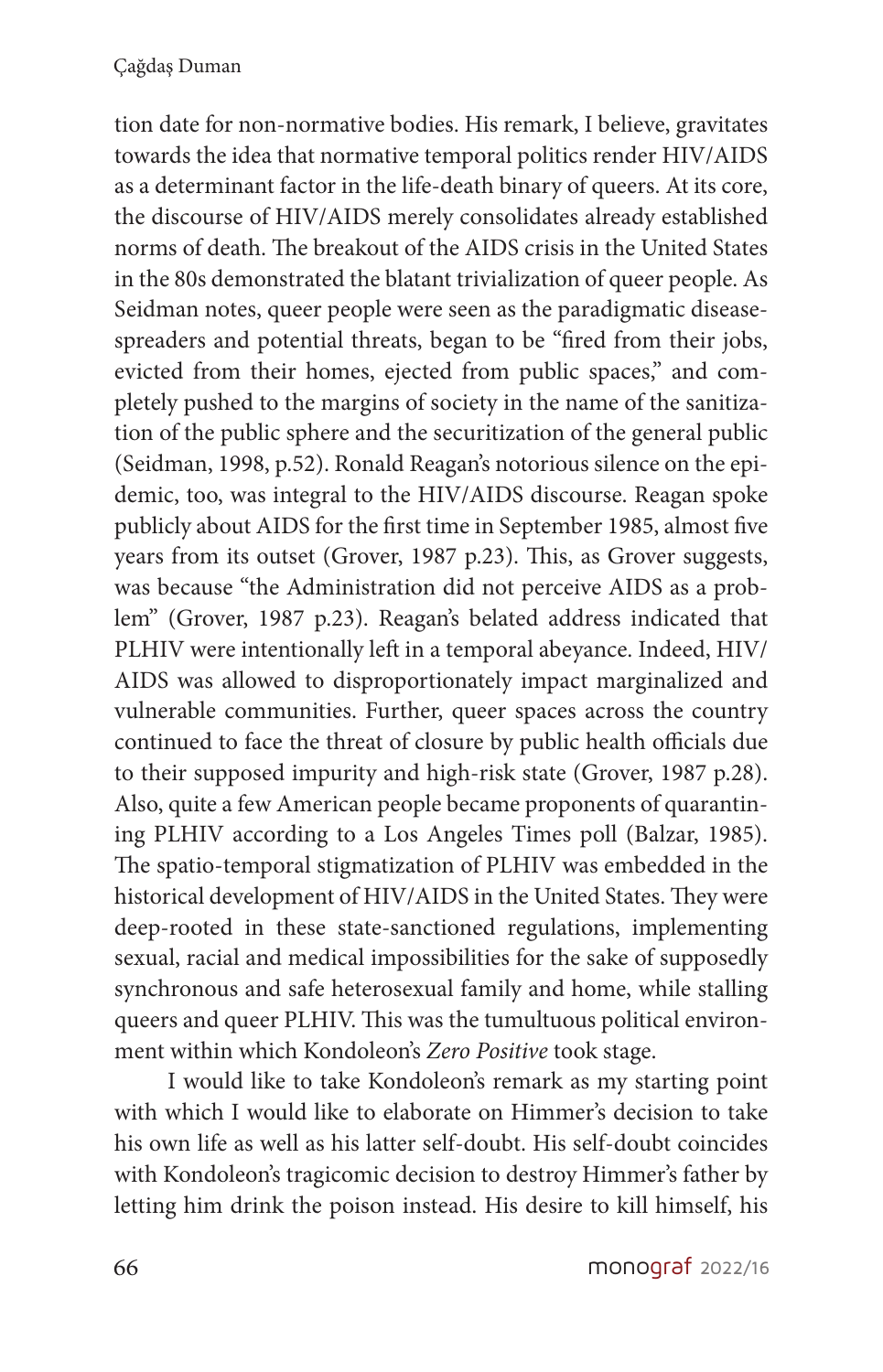fervent death drive, can be seen as a voluntary dissociation in the face of normative spatio-temporal restraints, namely, the systematic necessitation and prolongation of preset spatio-temporalities (like that of the hospital's or familial home) in the control of non-normative people. Therefore, he wishes to go back to "the inanimate state" which is ideally exempted from stigmas; an attempt to despatialize and detemporalize himself from the historical stigmas visited upon queer bodies (Freud, 1990, p. 32). In that sense, Himmer plans his suicide so that he would no longer feel the burden of linear temporality, and live up to the sanitized, futile future(s) which are imagined at the expense of queers and queer PLHIV.

However, the main reason why Himmer is edged by this death drive is that he does not want to give in to the notion of death itself. That is to say, he wants to impede this normative idealization/centralization of death in which queers, specifically queer PLHIV, hold a privileged place. Himmer, at first, has only this drive to hold onto because it remains as one of the most consistent and radical ways of resisting the existing spatio-temporal norms. The notion of suicide, thus, is a way of disassociating from reality, which is nothing but a normativizing heterosexual fantasy. Himmer's suicide, as a notion, is understandable in the sense that he decidedly wants to disrupt "the fate machine" which gestures towards pre-established standards, certainties and necessitations, all of which sustain and strengthen spatio-temporal subjugation of queer PLHIV. "The fate machine," stipulates three equivalents: heterosexuality, health, and happiness. Himmer specifically, but also and inevitably his close friends such as Samantha, a fellow HIV-positive friend, and Prentice, an anxious and fear-ridden queer who is against testing, all have their own concerns as to this exclusionary mold.

Kondoleon portrays a non-white HIV-positive woman, thus showing an ethnic diversity in the presence of the predominantly white male characters of HIV/AIDS theatre. Yet this HIV-positive character, named Samantha, is specified as: "attractive, perhaps Black or Oriental and Hispanic" (Kondoleon, 1993, p. 210). As this nebulous and somewhat careless stage direction indicates, Kondoleon's play does not really formulate an effective racial politics of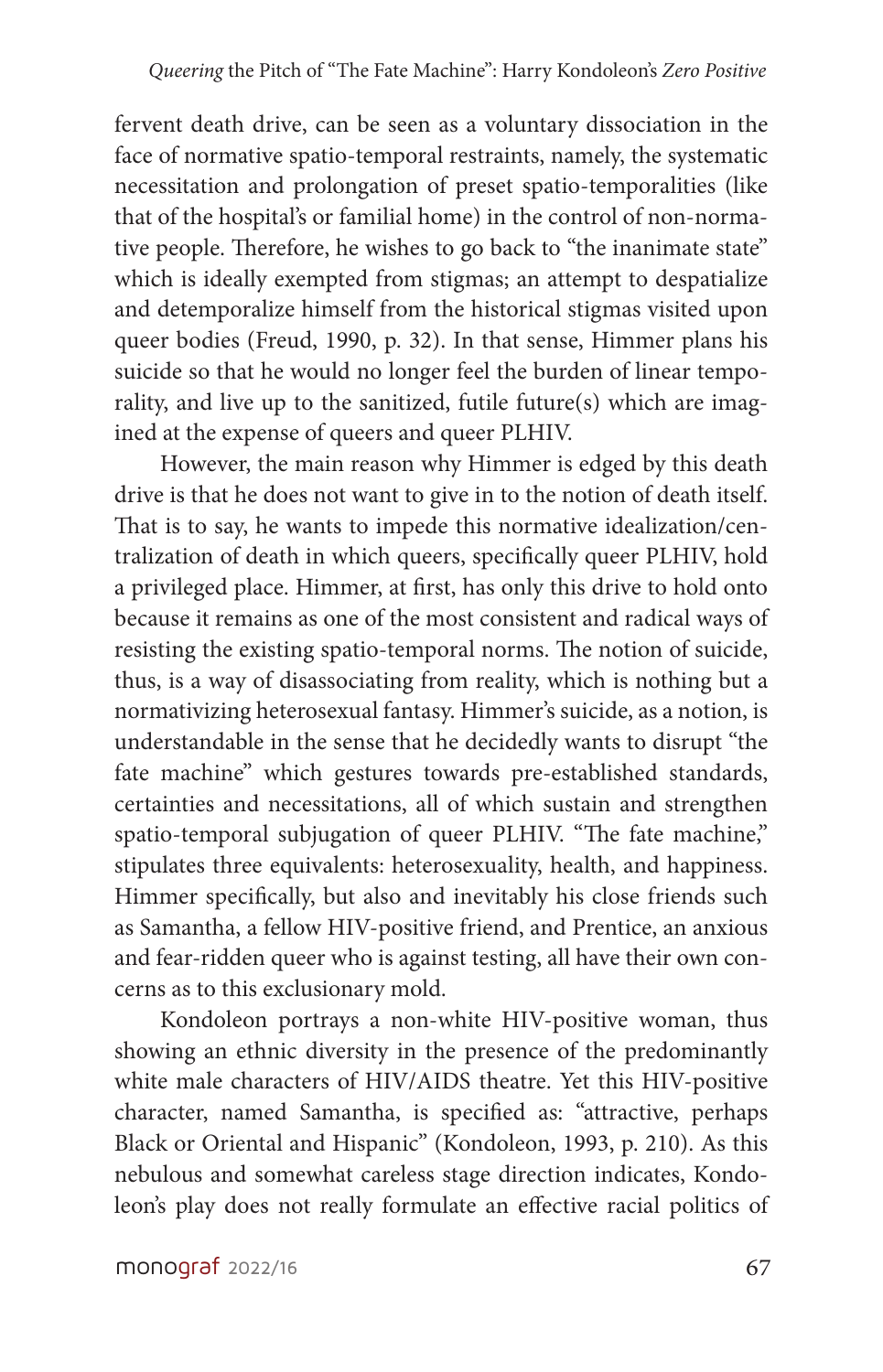being a minoritarian woman living with HIV/AIDS. We are given that Samantha is having an affair with a married man whose name is Johnny (Kondoleon, 1993, p. 214). Samantha sarcastically implies that she has contracted HIV from him: "[s]o it turns out one of my married men spent some of his time off with other married men" (Kondoleon, 1993, p. 248). Yet, Kondoleon does not provide the resources with which the sinister white (male) temporality could be fully exposed. We do not have clear access to the privileges Johnny shares "with other married men." Thus, the play gets in the way of identifying circumstances that deprivilege Samantha. It is within this one-sided order that Samantha's struggle, as a woman of color living with HIV/AIDS, remains insufficiently explored. Samantha is an important character, yet appears to have been added for the sake of diversity as her backstory is significantly absent. It could be said that Kondoleon's blind spots are race and gender. Still, there are a couple of instances in which we could explore temporality's relation to women, especially women of color living with HIV/AIDS, which I will talk about shortly.

Kondoleon's use of metatheatricality in *Zero Positive* function more than as a comedic allegorical commentary on the HIV/AIDS epidemic. These formal choices help cement the point he wishes to make about the possibility of alternative spatio-temporalities. It contributes to Kondoleon's desire to narrate Himmer's symbolic suicide, thus obviating the temporal coercion. In addition, it transforms the unhospitable and unwelcoming clinic into a welcoming and hospitable space. This indicates that his theatre functions as a remedy as opposed to the rather detrimental reality that is full of spatio-temporal codifications. At the same time, in mirroring many of the thematic nodes present in Shakespeare's *Hamlet*, Kondoleon's theatre is a celebratory nod to Shakespearean theatre and metatheatricality in general: for example, Kondoleon questions the Oedipalized dimensions of family and concomitant demarcations between adulthood and childhood, resembling the controversial Oedipal measures of *Hamlet*. As Lee Edelman writes, *Hamlet* allows for a queer reading in relation to futurity as "Hamlet […] belongs to the universe in which the Child has become the guarantor of futurity: a fantasy figure pro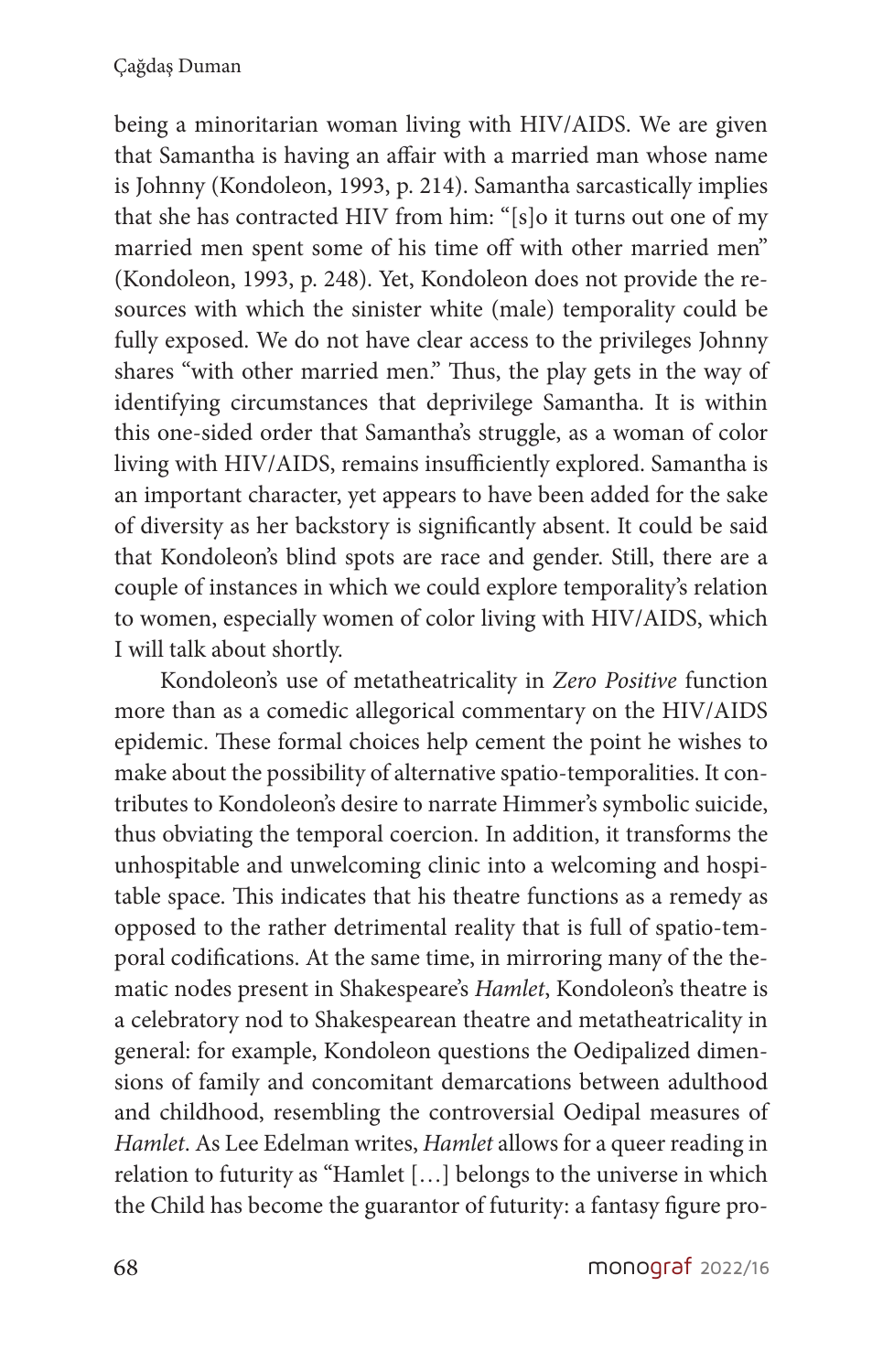duced as the promise of secular temporal closure intended to restore an imaginary past in a future endlessly deferred" (2011, p. 148). Formally, too, the play echoes *Hamlet*. For instance, the play-within-aplay gesture brings to mind Shakespeare's famous mousetrap. And Kondoleon's play anticipates a ravaging scourge in the decadent city of Athens and features deadly potions. Shakespeare, similarly, portrays Denmark as a city with doomed future and prioritizes poisonous potions in *Hamlet*. In these respects, the play's metatheatricality is further enhanced by its intertextual scope.

#### **"The Fate Machine"**

Kondoleon's protagonist wants to break the habit of living according to, what he names, "the fate machine." The machine signifies synchronous lives lived within pre-established spaces; a supposedly ideal life in its inevitable participation to the capitalistic formation of reality. In that sense, the cogs of this machine are heterosexuals who are repetitively deemed healthy and happy. It is through this machine that queer and minoritarian PLHIV are systemically controlled, disenfranchised and expected to live (or, indeed, die). Himmer wants to actualize himself outside of this reductive and stultifying experience, which, as Muñoz notes, points to "straight time" which is "the only futurity promised is that of reproductive majoritarian heterosexuality" (2009, p.22). "Straight time," Muñoz underlines, "naturalizes cultural logics such as capitalism and heteronormativity" (2009, p.12). This experience is unilateral because the future, as Lee Edelman suggests is imagined as such: a supposedly immutable and stable hereafter which is politicized in the name of, and in the hands of reproduction (2004). Edelman problematizes the idea of the future, criticizing the "political discourse" that resolutely depends on the inimitable "figure of the child" (2004, p.11). This seemingly ceaseless anticipation, which he calls "reproductive futurism," ossifies "the absolute privilege of heteronormativity" by correlating the future with (hetero)reproduction (Edelman, 2004, p.2). Going a little bit further, Edelman offers to embrace the notion of "the death drive" against the politicization and sanctification of the future in the name of the figure of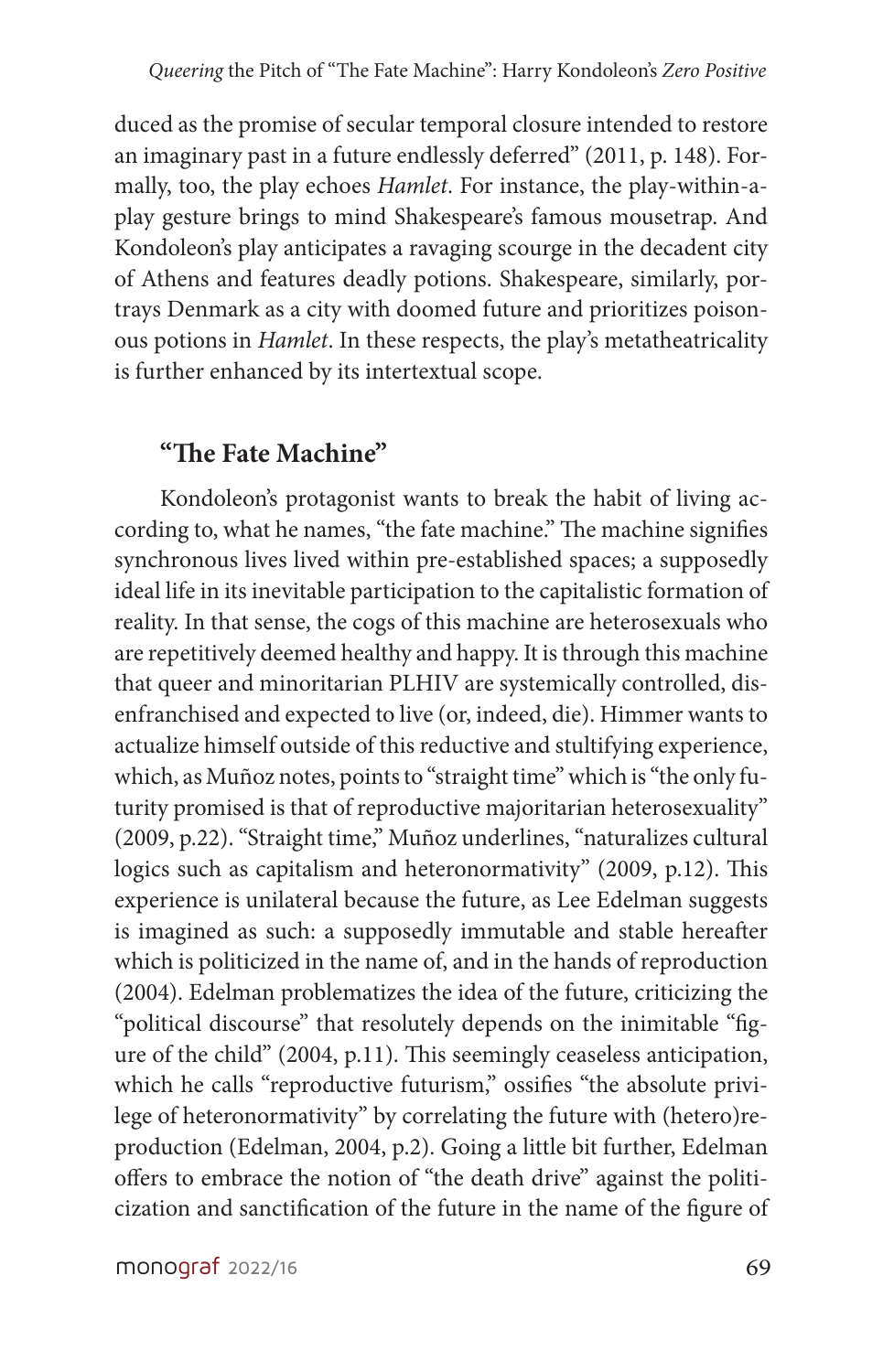the child. As such, drawing from Lacan's concept of "the sinthome," Edelman, in his critique of the "constraining mandate of futurism," develops a neologism, namely, "sinthomosexuality," which "den[ies] the appeal of fantasy, refusing the promise of futurity" and "accedes to no equivalent, to no translation, and thus to no meaning" (2004, p. 4; 35; 36). In this insurmountable rupture that queers/queerness disclose against the futile promise of futurity, Edelman identifies the sinthomosexual's "senseless jouissance" (Edelman, 2004, p.36). This is the basic premise of his anti-social / non-relational thesis.

Confronting a similar "reproductive" future-landscape, of course Himmer's anti-relationality and fervent death drive become his bedrock. When faced with a future that he does not believe in, Himmer's refusal of "the fate machine" is directly related to his "disidentification from the promise of futurity" (Edelman, 2004, p.27):

> HIMMER: What a drag it was clinging to whatever little shred of sanity's the minimum daily requirement to pass as a sane. If it had some payoff—a good job, high salary, marriage, children, vivid love affairs, new clothes, travel, cars, what have you — it would all seem worth it. And it does, I suppose, for a while. Anyway, I never had much investment in that world, I was only pretending, playacting. (Kondoleon, 1993, p.249)

In the passage above, Himmer shows no belonging to the capitalistic and consumerist world. He is in need of adopting another since the world, to him, is merely available to particular spatio-temporalizations. The world, which Himmer voluntarily repudiates, is laced with frustrating capitalistic necessitations, "reproductive futurism," emptied out measures of sanity and health, all included in the normative spatio-temporal order. It is a world that maintains and endorses purely and simply capitalistic spatio-temporalizations. These are, of course, allocated for the privileged normal. Queers and queer PLHIV are, then, spatio-temporal others. This goal-oriented, teleological structure posits queers and queer PLHIV as redundant, "senseless" subjects. Bodily integrity and systematic control and organization need to be perpetually repeated through "the fate machine." Himmer considers himself as a "playacting" non-subject in such a world. Thus,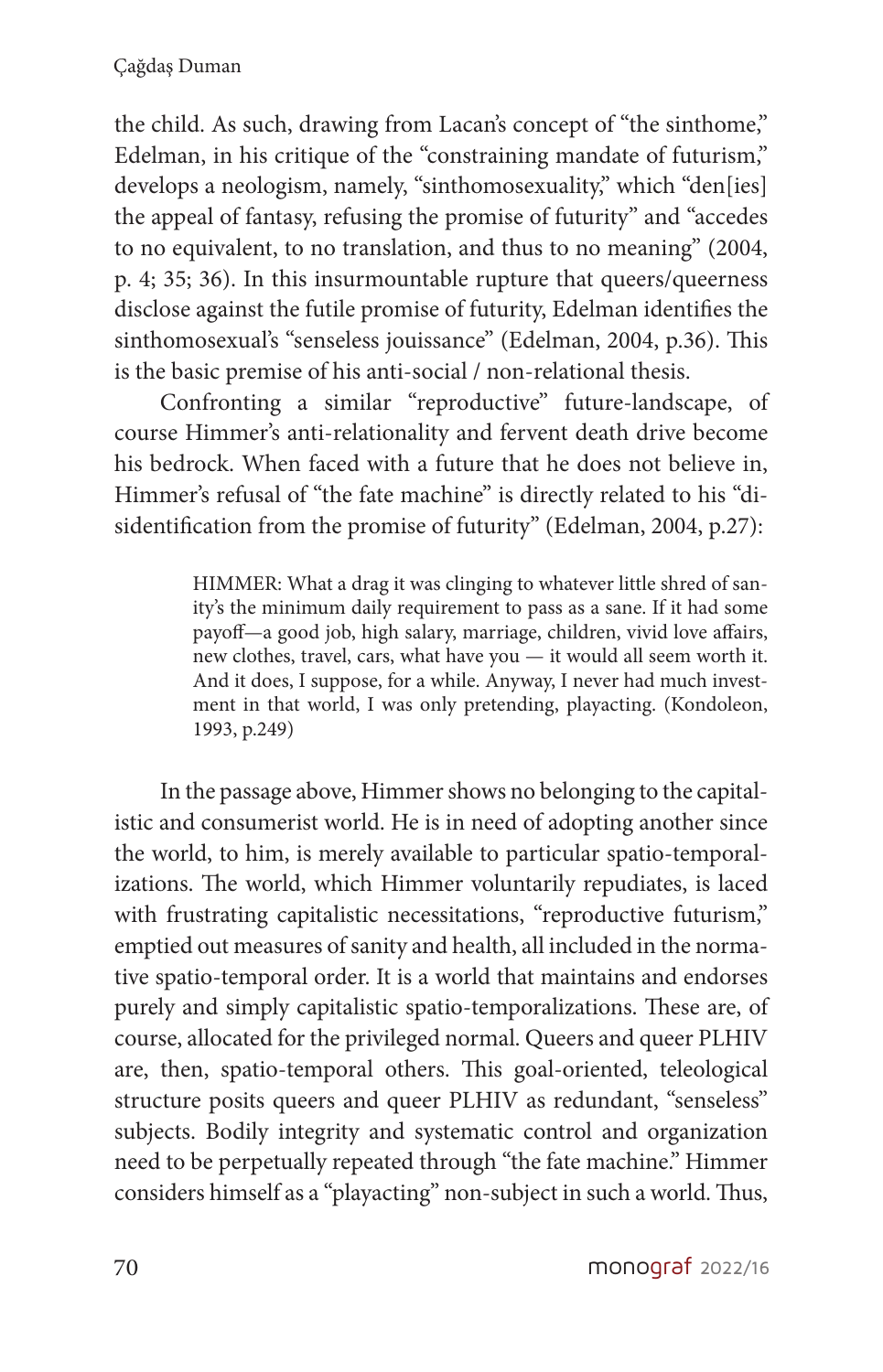he comes off as a figure of "sinthomosexuality," aiming to disturb "reproductive futurism." Hence, Himmer's voluntary disassociation, and his complete refusal of the "responsibilities that burden each day with suffocating banality" (Kondoleon, 1993, p. 250).

For Himmer then, killing the self, albeit ideologically, remains as the only valid action which, paradoxically, performs self-actualization. While *this world* wants/expects his death, the idea of suicide grants him a healing self, a self in the making, a self that rejects submission. *This world* expects acquiescence and unceasing stagnancy from the queer and minoritarian PLHIV, while imagining a death that would be the one perfect culmination of their alleged wretchedness. Himmer wants to circumvent this ill fantasy:

> HIMMER: [W]e've all become terribly suspicious of action, of any action to take to effect a change, especially for the better. After all these centuries we still fundamentally believe in the fate machine. We don't have to move, we don't even have to get up, the fate machine will do it all. (Kondoleon, 1993, p.226)

Action, in the excerpt above, denotes how "the fate machine," regards some bodies as active, while locking others into stasis. Himmer, as one of these others, wants to act, and questions the ostensible unstoppability of this machine. What is followed by Himmer's unexpected declamation is Samantha's claim, in which it is clear that "the fate machine," is, indeed, something hard to break especially for a woman of color. Samantha says she does not "want to be on the side of chaos" (Kondoleon, 1993, p.226). "Chaos" points to other alternatives, perhaps, non-capitalistic and non-hierarchical spatiotemporalities, not driven by a normative impetus. "Chaos" is the spatio-temporality of an outlier, of queers, of minoritarian women PL-HIV. Although Kondoleon does not elaborate on Samantha's claim further, it can be said that, as a minoritarian woman living with HIV, she is perfectly aware that she will be ostracized if she chooses not to be on the side of order: "In the United States when you are out of the game you are out of the game" (Kondoleon, 1993, p.246). Samantha knows that she is "out of the game": "[s]o I die, I tell myself, so what, everyone's scheduled to die" (Kondoleon, 1993, p.248).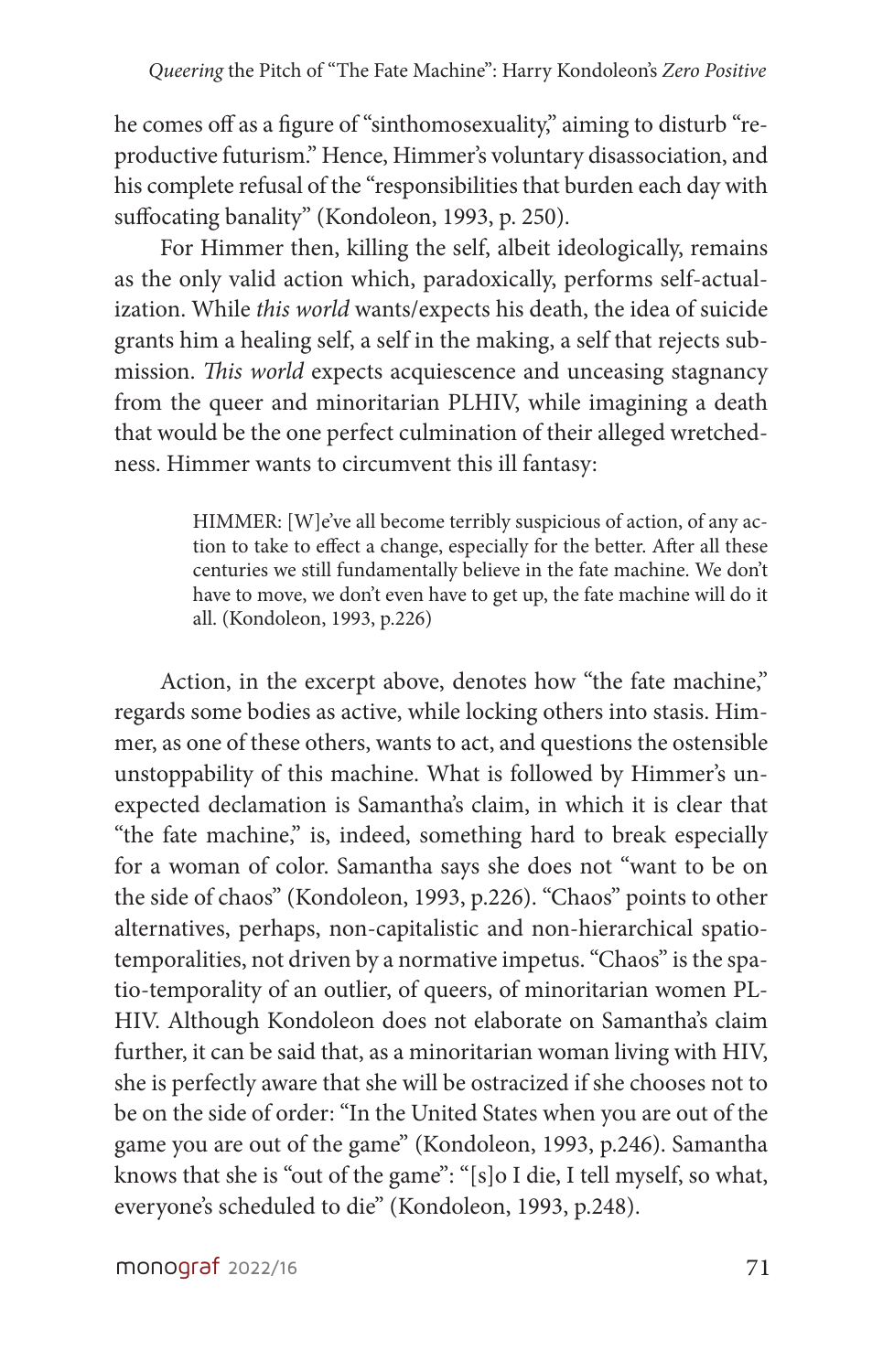Pertinent to these concerns, recent scholarship on queer studies has demonstrated the need to discard queer theory's elitist tendencies as they block the inclusive, relational and politically sound passages, which are what it actually needs (Penney, 2013; Lewis, 2016; Brim 2020). Edelman's anti-social stance is criticized because it eventually fails to address the impact of capitalism on racialized queers and women, becoming only available to particular subjects. I argue that Himmer's transformation, his reclaimed hope is tempted by this kind of necessity. His failed suicide, his recantation illustrates the necessity of a more inclusive and relational notion of queerness.

### **Medicalization and Symbolic Suicide: Hope Regained**

Ivan Illich, in his seminal book *Medical Nemesis: The Expropriation of Health*, argues that medicine is "the most rapidly spreading epidemic of our time" (1976, p.26). Illich also notes that medicine not only "labels the handicapped as unfit and breeds ever new categories of patients" (1976, p. 43), it also "creates a new group of outsiders each time it makes a new diagnosis stick," emphasizing that "morality is as implicit in sickness as it is in crime or in sin" (1976, p. 46). Illich wrote his influential book prior to HIV/AIDS's occurrence, nevertheless, his ideas are quite useful when thinking about medicine's large share in the configuration and consolidation of the HIV/AIDS discourse. These ingrained medical methods render queer and minoritarian PLHIV as outsiders while prolonging their (mis)treatment with an ever-regressive approach and finally, guaranteeing a standardized death as the only escape. That is, again as Illich aptly puts, "the dominant image of death determines the prevalent concept of death," and that, "the culturally conditioned anticipation of a certain event at an uncertain date is shaped by institutional structures, deep-seated myths, and the social characters that predominate" (1976, p. 174). The prevalent spectacle of death designates a notion of death that has to come naturally, and this bespeaks of a death that should only come by way of maturing heterosexually and this is the reason why queer and minoritarian PLHIV are, first and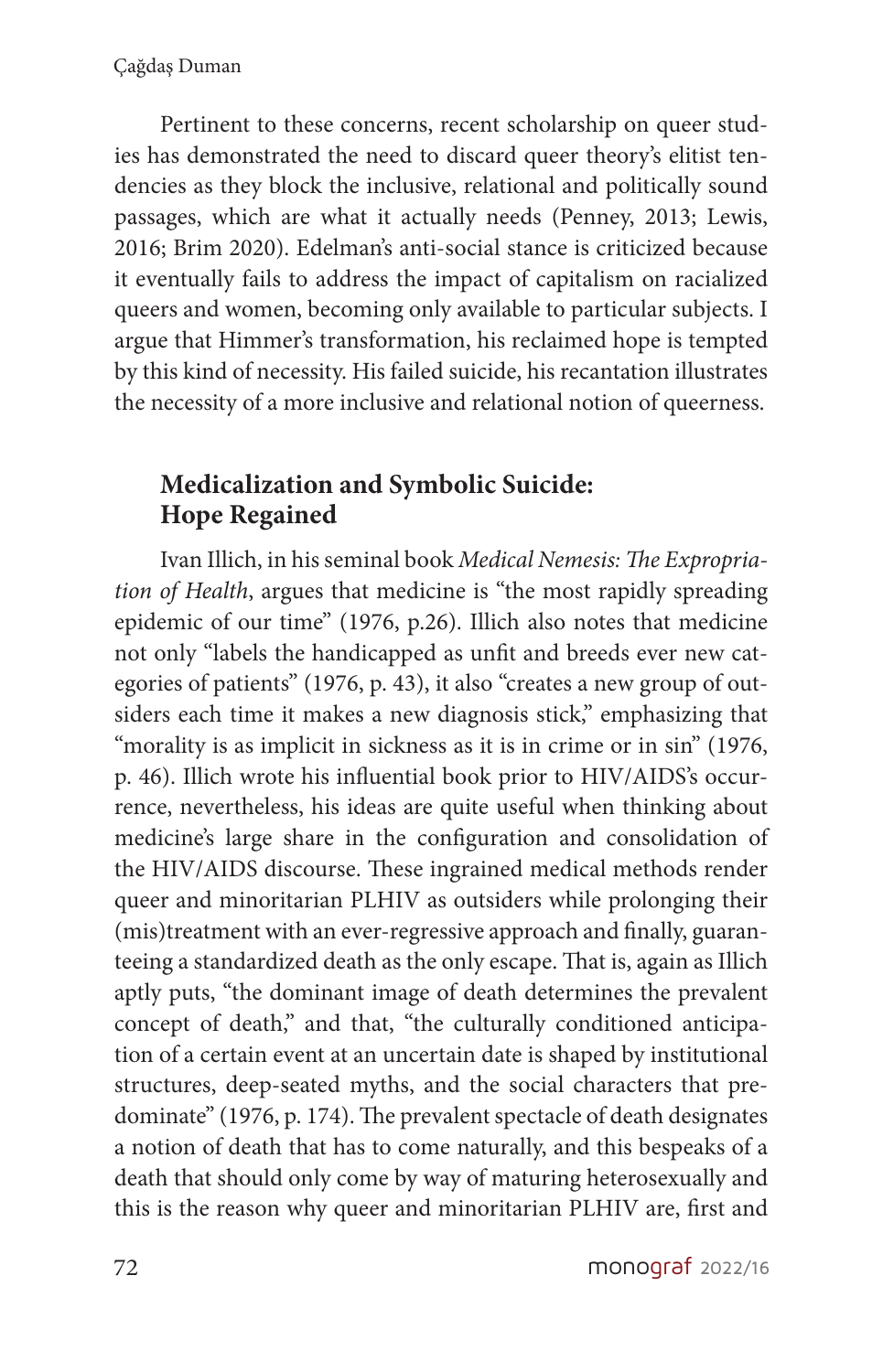foremost, sentenced to a temporal death, prior to their actual death; a premature conceptual death that destroys the present.

In *Zero Positive*, Kondoleon criticizes this most normativizing, stigmatizing and pathologizing aspect of the HIV/AIDS discourse. Medical (mis)treatments perpetuate the stigma, rendering PLHIV paranoia-ridden, and suspicious of their bodies. Samantha summarizes the medical approach's futility when she, regarding doctors and medical (mis)treatments, says "you sense everyone's faithlessness in their own attempts" (Kondoleon, 1993, p. 245). She further mulls over how medical (mal)practices inevitably add to the burden of the normative imagination that PLHIV – women of color in particular – are conceptually dead when they are diagnosed with HIV. As such, medical practices are nowhere near free from stigmatization and pathologization. They force PLHIV to "embrace the incurable" through media outlets while skirting around care and treatment (Kondoleon, 1993, p.245-6). As Susan Sontag remarks, in *AIDS and Its Metaphors*, medical discourses shaped around HIV/AIDS are misleading in the sense that they specify AIDS as "an inexorable, invariably fatal disease" (1989, p.32). Samantha underlines the fact that giving in to medicine is nothing but a lost cause since it never fails to be specious, attributing its own failure to the subjects while claiming their withdrawal: "we've donated ourselves to experimentation" (Kondoleon, 1993, p.250).

Like Samantha, Prentice is also fed up with the centralization of death for queers, a process which is exacerbated by the normative regimen of life. The presumption here is that queers need to perform sexual abstinence, otherwise, they are basically self-destructive murderers. He notes: "the whole romance angle of life has been drained out of everyday experience. Everyone meets everyone else and suspects they're meeting their executioner, it makes the most casual overtures seem [...] extinctive [...]," such that everyone should interact with others "at arm's distance" (Kondoleon, 1993, p.247). Prentice has this fear of interaction and hysteria because he does not want to stay in this controlled stasis aggravated by both medical and societal oppressions, which further disallows him from sociability. When Samantha and Himmer talk about testing Prentice, too, says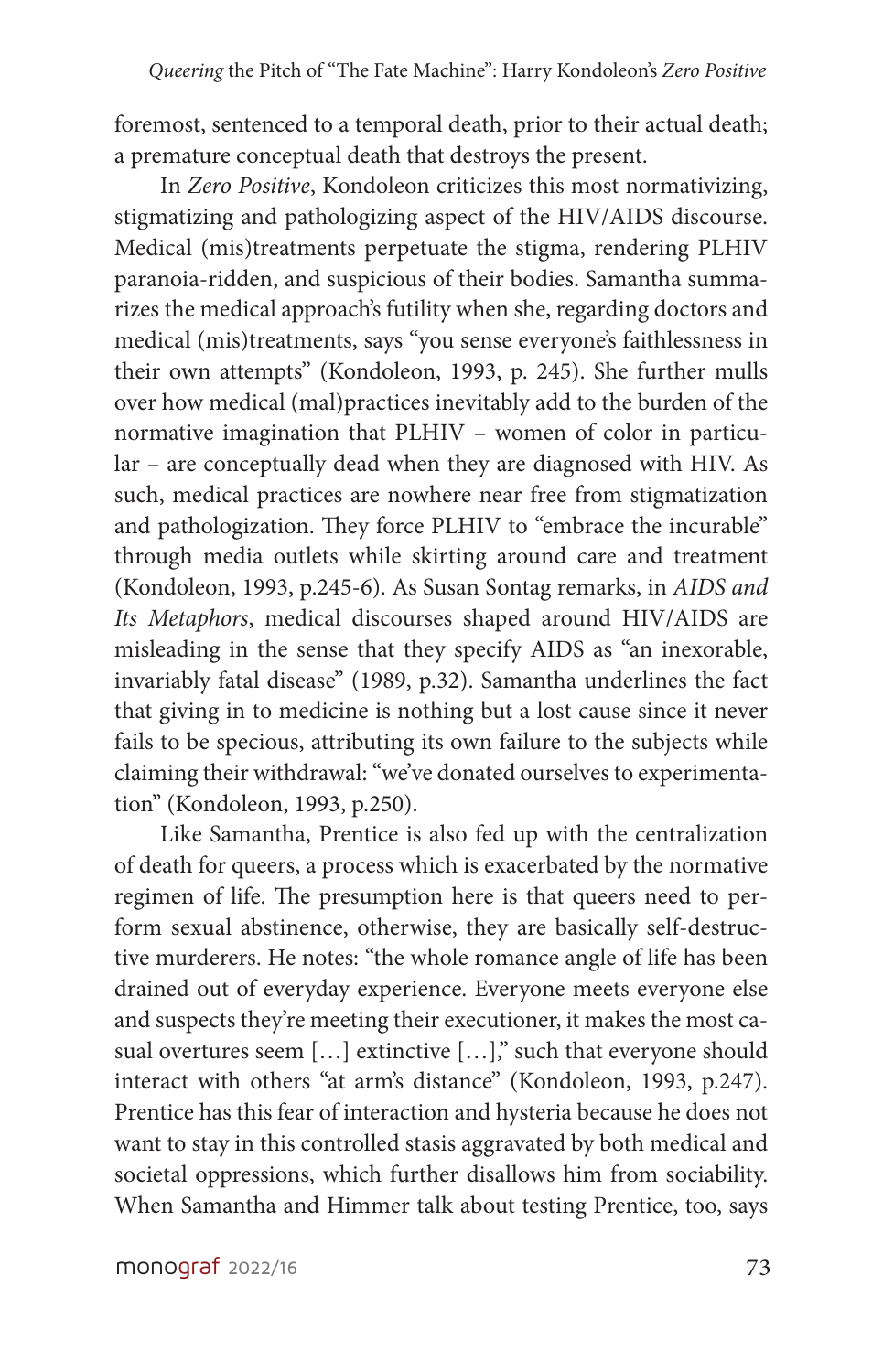that he is against testing, thinking that he would not ever become seropositive. He is fearful, anxious, obsessive ("disorder is too terrible for him,") and avoids people as well as interaction, mainly because he does not want to worsen his isolation (Kondoleon, 1993, p. 222). Being seropositive, after all, would characterize him even more untimely and non-spatial because it would make him more visible; he, too, does not want to be, in Samantha's words, on the side of *chaos*.

Himmer is no exception with the ever-pathologizing, hoperidden futility of prognosis. He also says that the drugs he's been taking are making him queasy and, as a result, he feels sicker. When Prentice asks whether there is any good news from his doctor, Himmer answers, "good news/bad news, it's become a ferocious bore" (Kondoleon, 1993, p. 248). As such, he considers suicide. Considering symbolic suicide is a necessary "action" in the face of permeating stasis (Kondoleon, 1993, p. 226). Himmer's suicide, especially in light of Illich's following comments, can be posited as a resistive practice of self-actualization. Illich notes:

> Socially approved death happens when man has become useless not only as a producer but also as a consumer. It is the point at which a consumer, trained at great expense, must finally be written off as a total loss. Dying has become the ultimate form of consumer resistance [...] Authority might be challenged if he took his life before the appointed hour. The medicalization of society has brought the epoch of natural death to an end. (1976, p.206-7)

Himmer epitomizes what Illich describes as "consumer resistance." He wants to disentangle his "appointed hour" with suicide, since death itself has become a "commodity" (Illich, 1976, p. 174). Perhaps this is why the play also transforms the medical term *seropositive* to *zeropositive*. This gesture can be thought of as, again, shaking the shackles of medical parlance, thus its emblematic discrimination practices that are solidified by language. When Samantha reveals that her test results are positive, Himmer underscores the term's highly problematic connotations. Seropositivity amounts to how medical temporality makes PLHIV closer to the idea of a "death sentence:"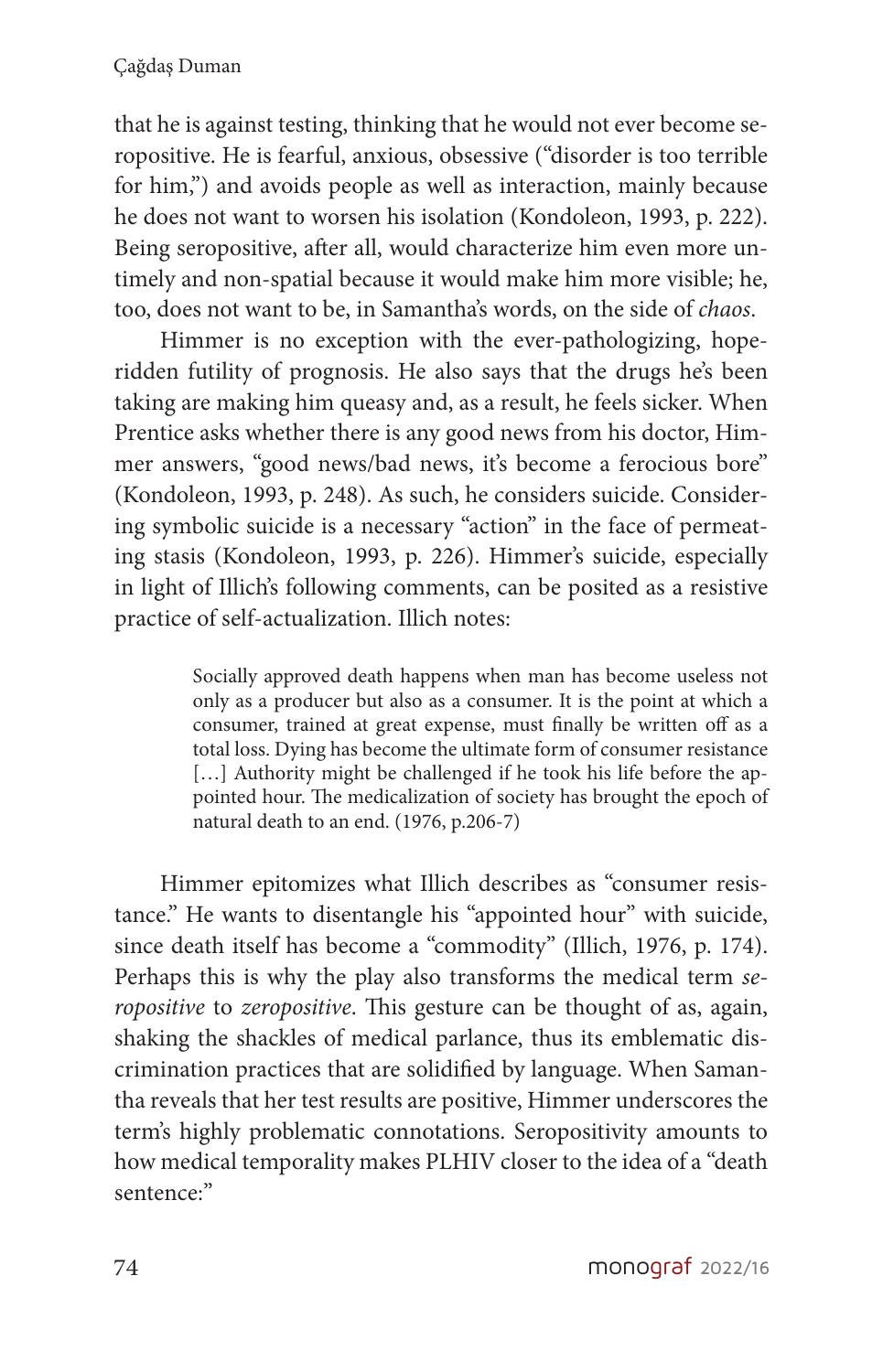*Queering* the Pitch of "The Fate Machine": Harry Kondoleon's *Zero Positive*

SAMANTHA: Seropositive, what else is there to say? HIMMER: Zero positive? The zero for infinite nothingness and the plus sign like a cross in a grave. SAMANTHA: The word is sero not zero. PRENTICE: It doesn't mean anything. HIMMER: It's a death sentence. (Kondoleon, 1993, p. 228)

This dialogue comes relatively early in the play, however, it further emphasizes how Himmer, later, will disrupt this imposed death sentence, and thus hampering his victimization ordered by medical dictums. Consequently, Himmer entreats the hemlock which is called the "elixir of life" in "The Ruins of Athens." This elixir can be perceived as a queer substitution for the ineffective treatments and drugs. If Himmer's death symbolizes the death of a queer PL-HIV's compliance and his futilely hopeful self, then, surely, it is more beneficial than the prognosis-imposing, ever-pathologizing medical barriers of drugs and treatments. In that sense, the elixir is nothing but a cure. That is to say, Himmer's proposed suicide can be seen as an antithetical cure. It would allow him to disassociate from the spatio-temporal constraints by way of a symbolic death, which is a radical resistance. Rather than giving in to an institutionalized death at the hands of medicine, he considers suicide to break this pattern.

This is, however, a symbolic death; Himmer does not commit suicide. Yet, this does not make such an act inefficient and/or not radical enough. The fact that Himmer has reservations and that he desists from committing suicide makes his symbolic death even more important. Symbolic suicide indicates medicine's malice control of temporality. The anticlimactic turn, that is his self-doubt and eventual renunciation, becomes an essential impetus with which, I believe, Kondoleon emphasizes the fact that one needs not to commit suicide, and that perhaps, the idea, albeit unactualized, itself is resistive enough to make a point. In that sense, hope is significant; an armor against allegedly salutary medical practices. Himmer disqualifies medical hope, replacing it with his own idiosyncratic, unalloyed idea of hope. Jacob Blank's drinking the hemlock in "The Ruins of Athens" provides an anticlimactic catharsis since it qualifies Himmer's non-death and his reclaimed hope. Prior to the play-within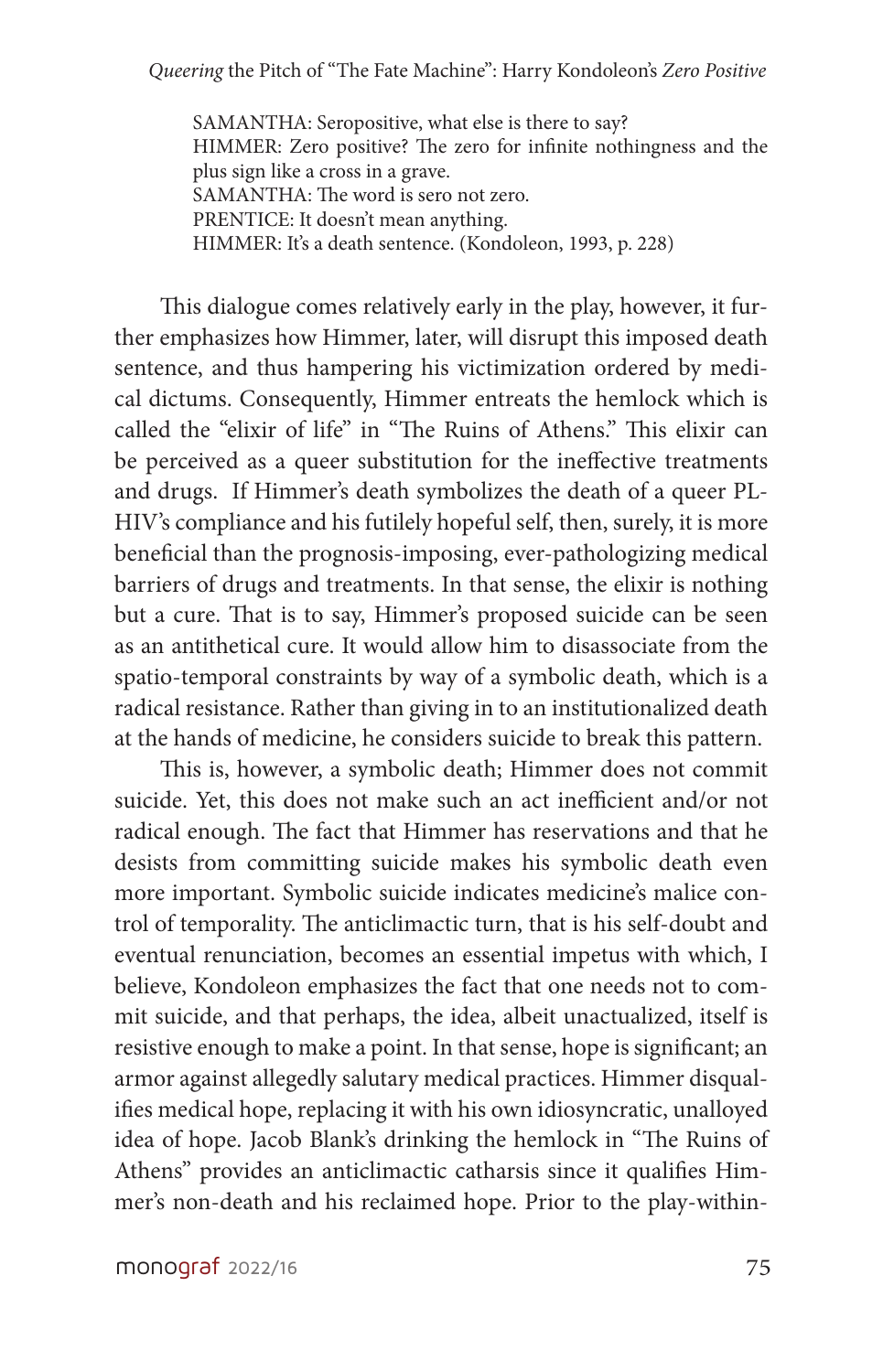a-play gesture Himmer demonstrates a turning point in his motives, which can be seen from the following excerpt:

> HIMMER: The truth is I'm not so sure I'd like to slurp down my final brew. I keep thinking what if there really is a soul, some filament only vacationing in you for a time, wouldn't it be a terrible pity then to find out you'd muffed its smooth flight with your unhappy interventions. What if impatience really is somehow punished after life as it is so often punished in life, wouldn't that be awful? (Kondoleon, 1993, p.262)

In this passage, Himmer displays a self-questioning that leads him to an essential realization. He wants to reactivate his patience and hope which are not taught and/or induced by medicine but perform a hope of his own. Then, he realizes the fact that it has always been there, that it lies in his powerful connection to his friends with whom he shares the same forced destiny. This becomes another cure against the spatio-temporal constraints aggravated by the medical control of PLHIV.

#### **Queer Kinships, Familial Burden and Recuperation**

Kondoleon points out the recuperative nature of the friendship between Himmer, Samantha and Prentice by way of theatre. His theatre, which is potentially an enabling medium free from the normative spatio-temporal structures, functions like a home. As Bersani highlights, the American media (especially TV) not only designates a specific role to the family but also divides the family as a biological and a cultural unit (1987, p. 203). Thus, Kondoleon's theatre, as an artistic intervention to the normative media, becomes more apparent in the presence of an exclusionary unit: the family. Unlike a traditional home with constraining rules, a theatrical home paves the way for alternative spatio-temporalities. What is more, Kondoleon, through his metatheatrical formulations, brings the group together, showing that these friends are performing for one another. This is why queer kinship is extremely vital and can be considered recuperative. The fact that Himmer is ready to separate himself also from his chosen family by committing suicide demonstrates Himmer's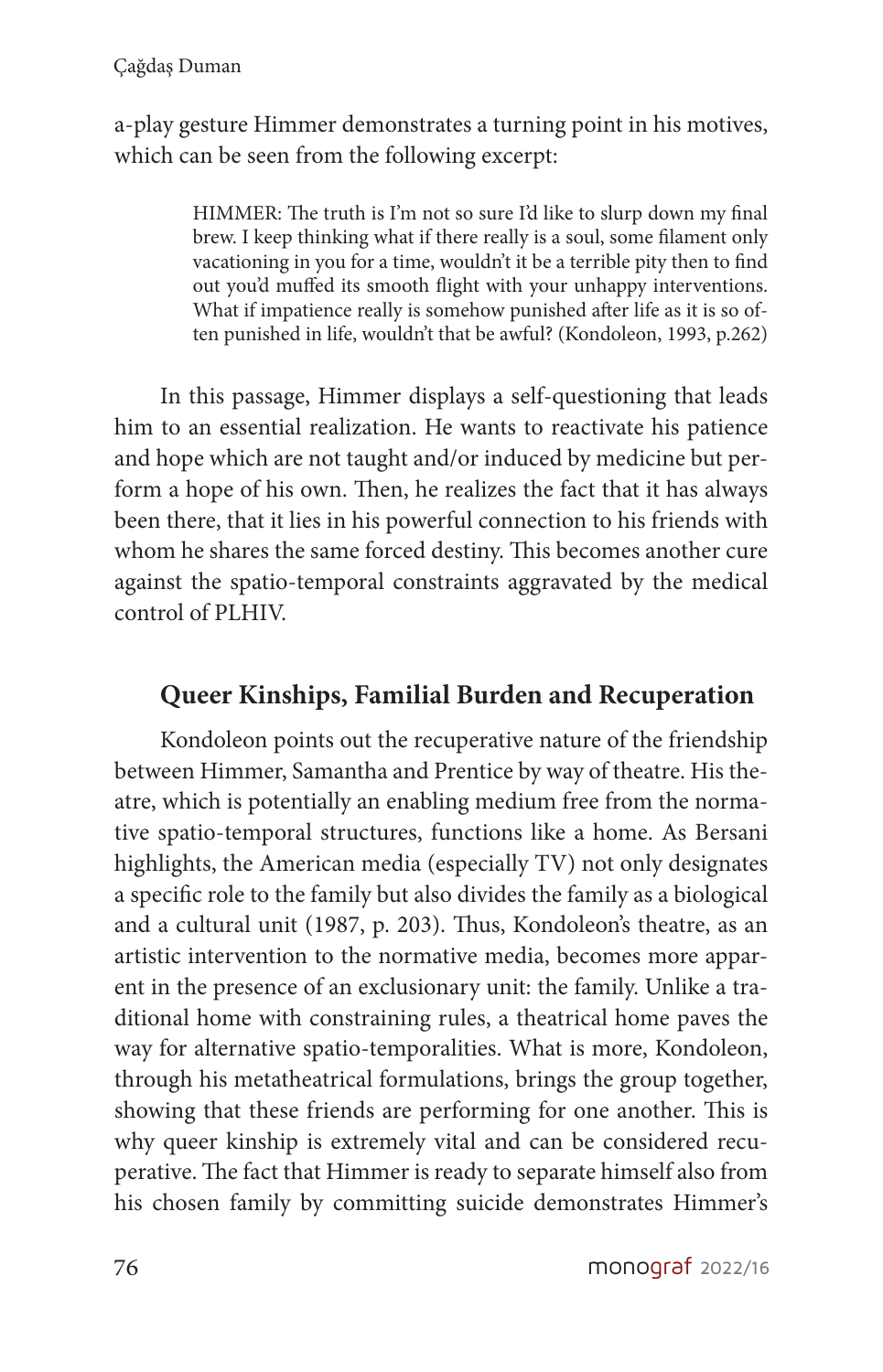radical wish to disrupt the traditional HIV/AIDS narrative once and for all. Paradoxically, his wish to die at the risk of losing his chosen family redeems him from actually doing it. Thus, it is a type of kinship allowing Himmer to break familinear narratives that only make room for "reproductive futurism." In that regard, Himmer's chosen family and/or his nonbiological kinship, and, above all, the relationality he builds with his friends, help him regain the life impulse he has lost. With this recognition, Himmer recalibrates the cardinal necessity of living (performing) for his peers, altering the course of the traditional life-death narrative PLHIV are locked into. Kondoleon uses Himmer's gestural suicide to interrupt heteronormative spatiotemporality.

The group's friendship, just like Himmer's renunciation of suicide, becomes a recuperation in the presence of the punitive proceedings that PLHIV have to face. A specific scene, placed right before the denouement, signals the importance of this recuperation. In it, these friends apologize to each other. This collective apology occurs between the members of this newly discovered family, as they express love and forgive each other for any adverse thing they may have said or done. This moment further emphasizes the fact that the love and forgiveness between this family will not be invalidated by any kind of dominant precept. It is a moment of embracing togetherness in defiance of predominant intolerance, lack of compassion, and virulent discrimination:

HIMMER: I'm sorry.

PRENTICE: And I'm sorry for anything I said to you bitter or envious or angry. But because we may not be here tomorrow—no, let me finish—we may not be here tomorrow and I want to say I'm sorry to everyone before it's too late.

SAMANTHA: I'm sorry too.

 $[...]$ 

HIMMER: Let's promise to always have some love for each other even after we've gone. (Kondoleon, 1993, p. 263)

Certainly, the trio's friendship is actually conspicuously striking from the outset of the play. Yet, after this scene, it becomes quite vital since it evinces solidarity through their kinship, freeing them from

monograf 2022/16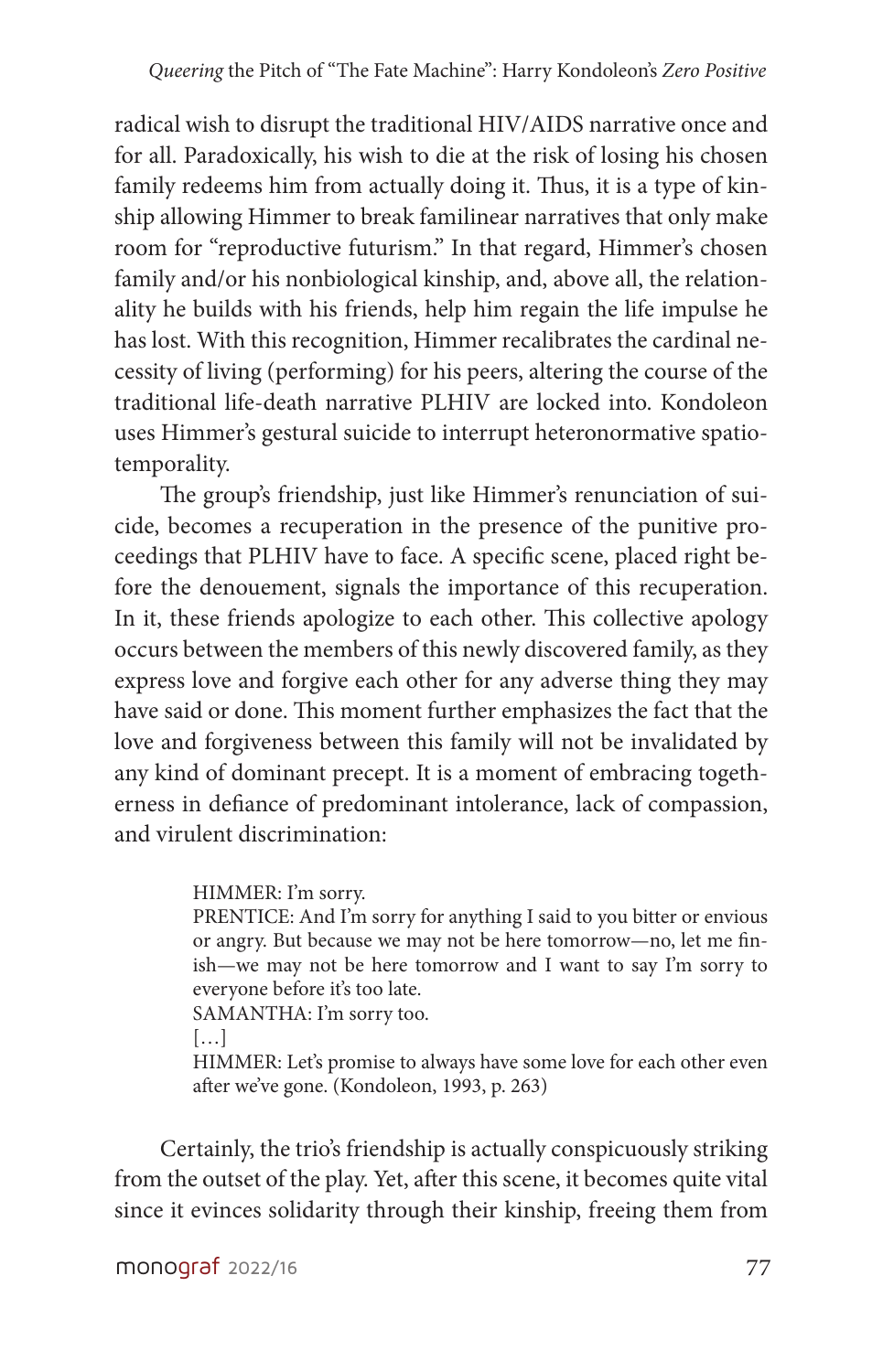the spatio-temporal constraints. Himmer used to have no place in his head "for love hopes" and was thinking that "the happy answers have been removed from the deck" (Kondoleon, 1993, p. 253; p. 217). He was thinking that he "can't wait until tomorrow[s]" (1993, p. 50). Chiefly, this is because of the fact that Himmer once was married before acknowledging the radicality of his homosexual identity: "[…] in the back of my mind I thought, oh, I'll have a child, that'll be nice, a nice little girl or boy to take on this long walk through harsh weather" (Kondoleon, 1993, p.220). He, in hindsight, can see the pitfalls of normative heterosexuality's relation to power structures, its biased spatio-temporalizations. Once he realizes the significant resistance of the powerful kinship they share, however, he seems to understand the salutary necessity of a recalibrated love and hope. This is exactly why Himmer implies an idea of love that even overbears death.

Elizabeth Freeman effectively demonstrates how queer belonging functions. Freeman writes, "to want to belong, let us say, is to long to be bigger not only spatially, but also temporally, to 'hold out' a hand across time and touch the dead or those not born yet, to offer oneself beyond one's own time" (2007, p. 299). As Freeman propounds, this kind of belonging heralds the nullification of the spatio-temporal controlling of the past, the present and, more importantly, the future. It is cross-temporal since it transforms the control, restructuring it and turning it into something positive, renewing the connection over and over again, always resituating oneself in relation to the temporal others, thus sidestepping the stigmas in the process. Freeman also writes that queer kinship points to "forms of alliance with and inheritance from bygone or not-yet eras and discarded bodily dispositions" (2007, p. 311). It is with this kind of resistive affiliation that Himmer plans to recalibrate love and hope, which queers the notion of death as well. The affective heaviness that compels these characters gives way to a very necessary relief after this moment. Kondoleon's formal choices, in that respect, make room for alternative spatio-temporalities in which different types of relationalities, apart from the Oedipal ones, come to light and fully function.

In *Zero Positive*, the overbearing heterofamilial burden is represented by Himmer's father, Jacob Blank. Kondoleon uses this figure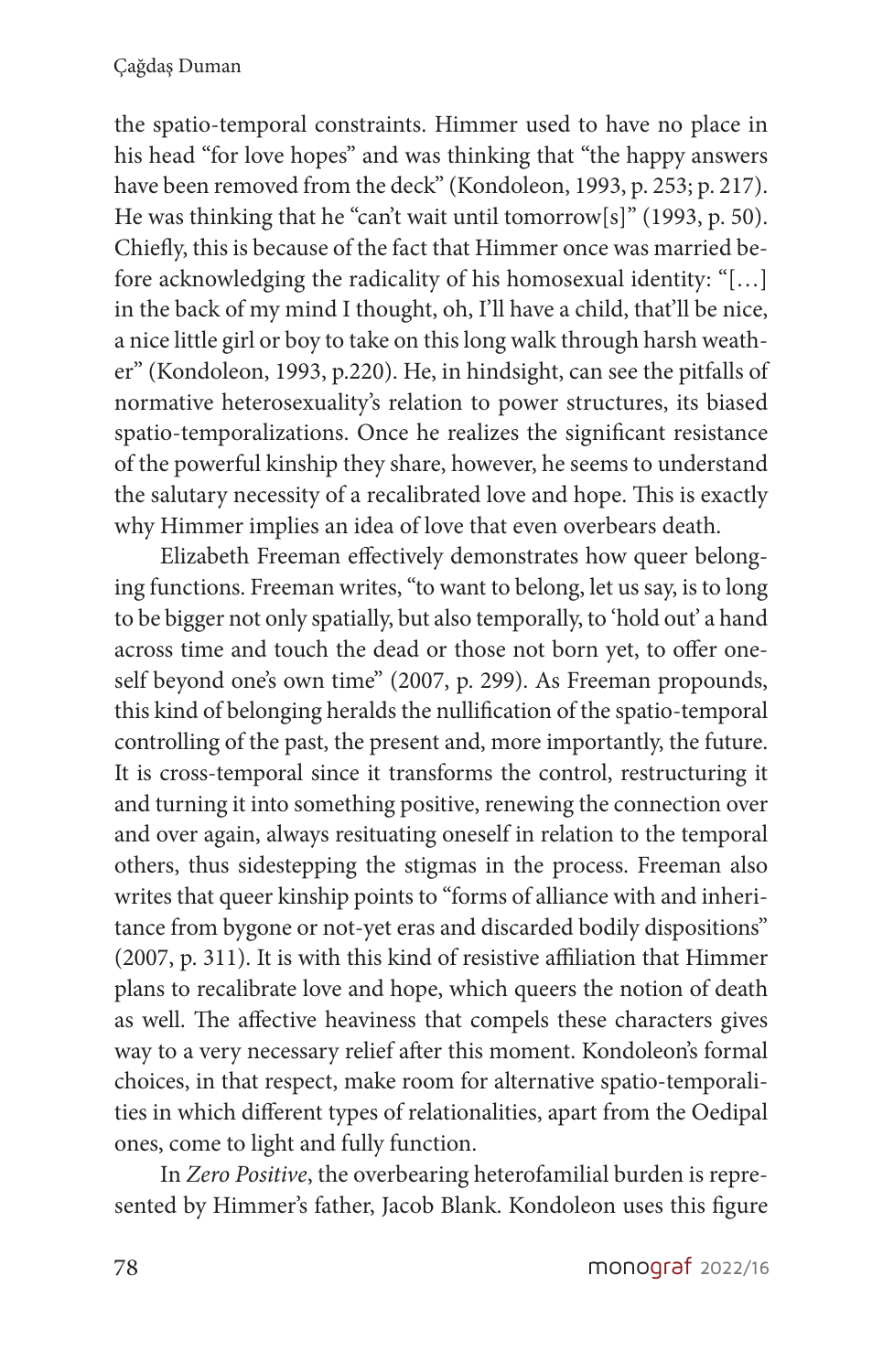to debunk the recursive production of normative spatio-temporalizations. By so doing, I believe, the vital importance of the kinship between Himmer, Samantha and Prentice becomes further manifested. In "Is Kinship Always Already Heterosexual?" Judith Butler argues that "kinship does not work, or does not qualify as kinship, unless it assumes a recognizable family form" (2002, p. 14). Butler points out how capitalism and the figure of the heterosexual family designate spatio-temporal codifications and their spurious appearance as normal and/or natural. The heterofamilial burden is sustained through the maintenance of an Oedipal temporality. Himmer problematizes the centralization of Oedipal temporality after being harangued by his father, who maintains his never-ending infantilizations by strictly demarcating his prioritized adulthood from Himmer's still continuing childhood. Himmer says:

> HIMMER: I spoke to Doctor Anger. He wanted me to go on at length about my childhood. He had his heart set on understanding all my bad attitudes and bad fortune in terms of my upbringing, I have total recall of any given situation from the past so I let his little ears fasten to my rather lengthy list of what by now must be to all twentieth century psychologists a rather commonplace harangue of baffled infanthood, estranged toddler days, wounding adolescence, and stultifying adulthood. (Kondoleon, 1993, p. 256)

Normative familiality is sustained through the centralization of the Oedipal cycle, an upbringing which is contingent upon the idea that children are "baffled," subjects who should act with a sense of mission to eventually become a stultified adult. Himmer, due to his previously married state, thoroughly understands this problematic process. As such, he questions what Jack Halberstam refers to as the "reproductive logics of Oedipal temporality" (2007, p.318).

Kondoleon, again, plays with this regimented separation, in other words this linear upbringing. In so doing, he grants Himmer a "backward birth" as an adult. Kathryn Bond Stockton proposes this concept to draw attention to the distinctive and decisive segregation between childhood and adulthood. Stockton emphasizes that the fantasy of becoming an adult, in other words, the notion that the phase of adulthood which unmistakably must follow one's child-

monograf 2022/16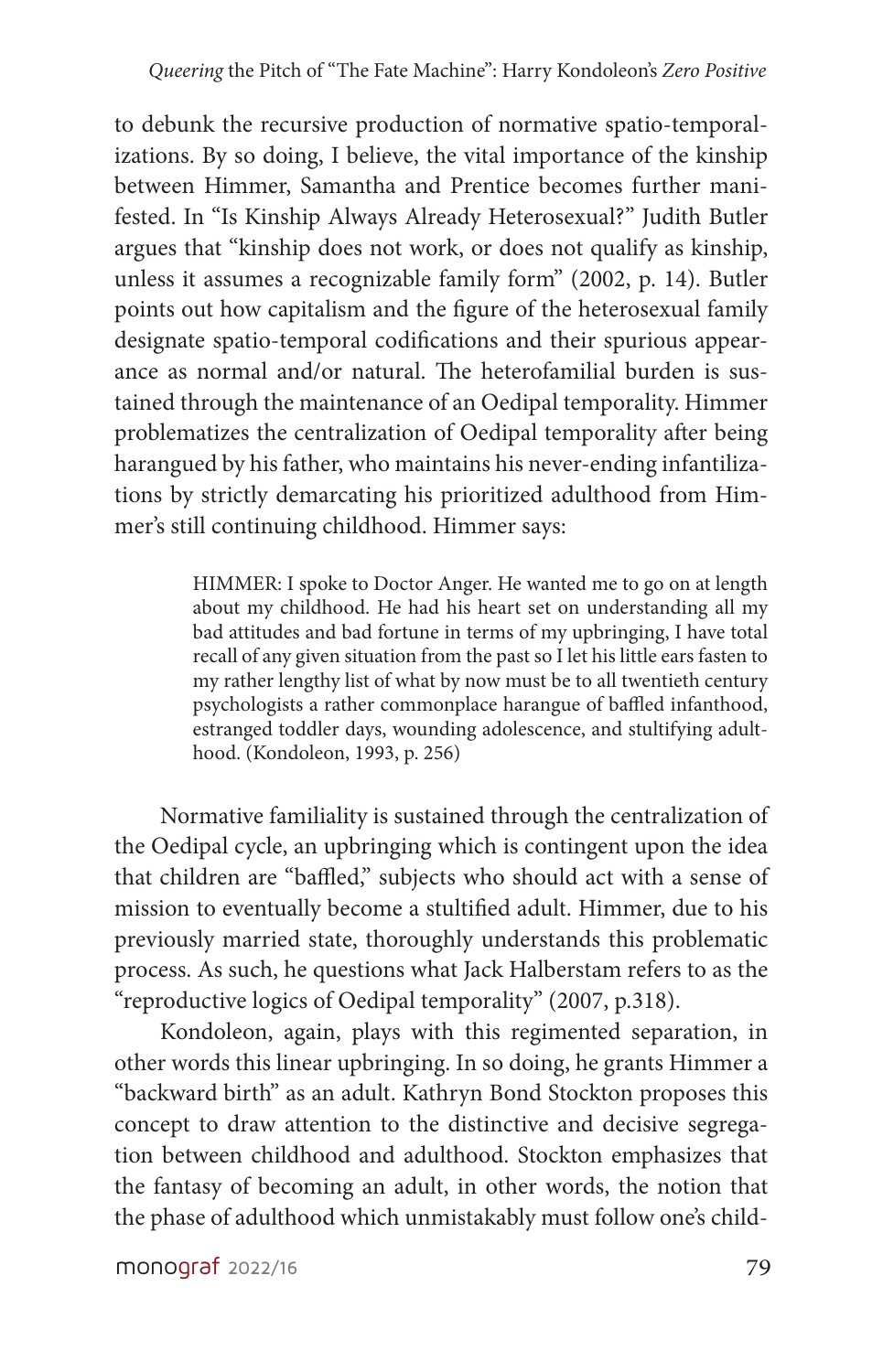hood, is problematic because this betokens the regimental process of "growing up toward full stature, marriage, work, reproduction and the loss of childishness" (2009, p.4). Therefore, it is the act of looking backward that matters, a process to which she refers to as "a gay child's backward birth," which means to realize one's queerness as a child and thus, simultaneously signifying the straight adults' death" (Stockton, 2009, p.16). Stockton puts forward another way of growing up, namely, a "sideways growth" which is "something related but not reducible to the death drive; something that locates energy, pleasure, vitality, and (e)motion in the back-and-forth of connections and extensions that are not reproductive. These [Stockton] theorize[s] as moving suspensions and shadows of growth" (Stockton, 2009, p. 13). I would argue that Himmer actualizes his "backward birth" by first exhibiting a radical suicidal drive, which is later interrupted, and which enables him to regain his hope through a newfound familiality (kinship). He not only evades his father's incessant infantilizations, but also completes his very "sideways growth." The kinship represented in this play stands against monolithic Oedipal temporality, which enforces linear progress in an ostensibly synchronous life.

Jacob Blank operates as the absurd purveyor of this kind of synchronous life. He considers Himmer as a "rascal" or a "little boy" and repeatedly infantilizes him, his friends and their friendship (Kondoleon, 1993, p. 256; p. 221). He does not think that "children mix well with adults in social functions" and admonishes Himmer to find himself a spouse when he's "old enough" (Kondoleon, 1993, p. 256; p. 257). Here, Blank's reference to "children" is a metonym for queers, queer and minoritarian PLHIV, people with non-normative sexual practices and a sex-positive woman, underlining the connection between these figures and an idea of infantile time. As Muñoz notes:

> Queers […] especially those who do not choose to be biologically reproductive, a people without children, are, within the dominant culture, people without a future. They are cast as people who are developmentally stalled, forsaken, who do not have the complete life promised by heterosexual temporality. (2009, p. 98)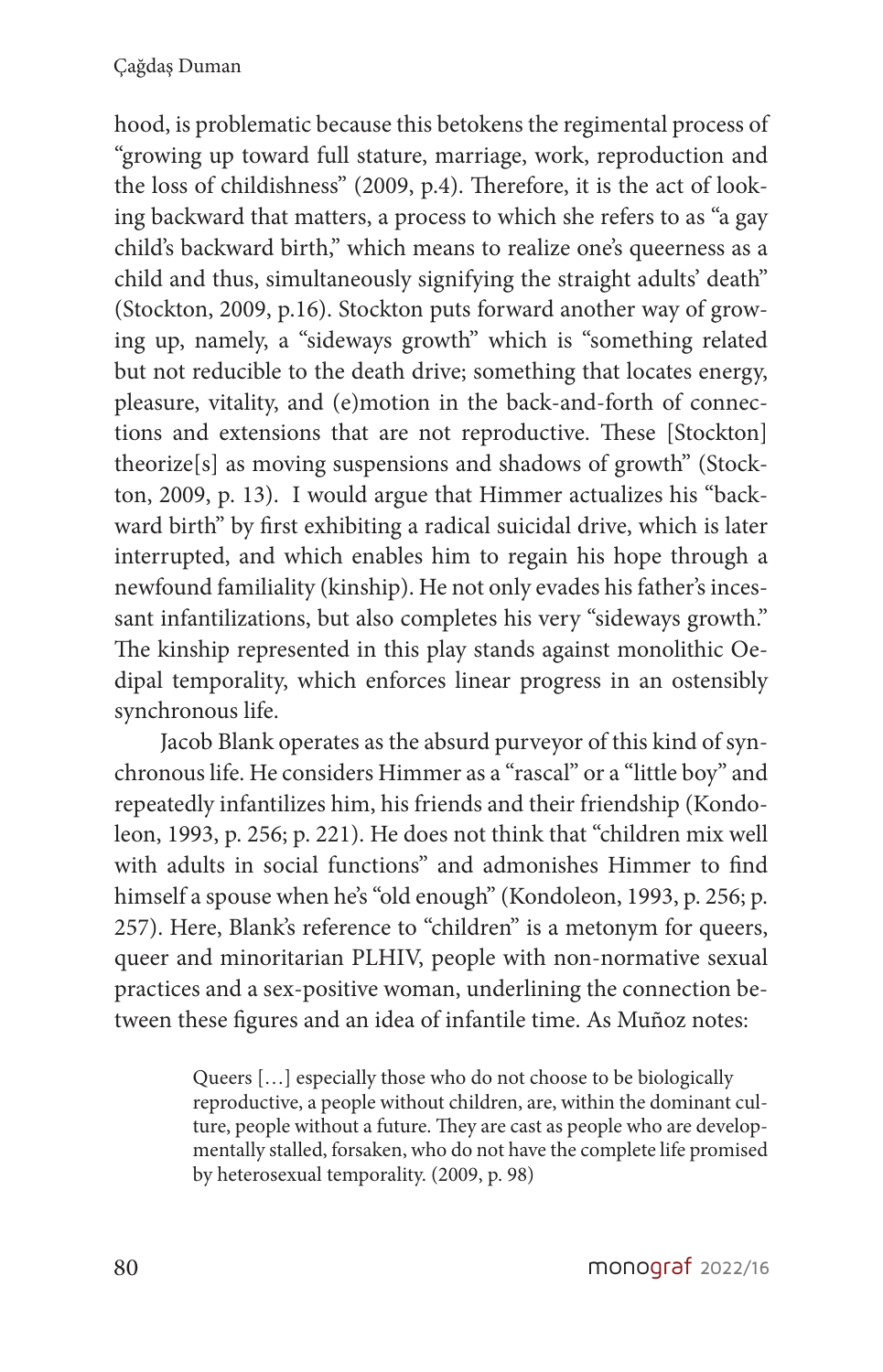*Queering* the Pitch of "The Fate Machine": Harry Kondoleon's *Zero Positive*

In Jacob Blank's view, Himmer, and his friends are immature agents without future. Jacob Blank demarcates between and justifies heterosexual temporality, which is promising and foreseeably safe, and the trio's infantile temporality, which is developmentally arrested, lacking and unpromising. In the play, this contrast is further amplified through Jacob Blank's absurd relationship with Debbie Fine, a young and discernibly gullible heiress who is infatuated with Himmer's father. Jacob Blank and Debbie Fine's relationship serve as a model. The following excerpt demonstrates their absurd timeliness:

> JACOB BLANK: Darling, am I terribly late? DEBBIE FINE: Just on time. *Debbie Fine and Jacob Blank kiss*. JACOB BLANK: Let's live in the present … it's all we've got. (Kondoleon, 1993, p. 257)

Here, Kondoleon satirizes heterosexual temporality's immaculately operating state. This dynamic is further emphasized in the scene in which Jacob Blank boasts about how he would get flowers for Debbie and garnish their bedroom with them:

> JACOB BLANK: I'll buy you some darling. I'll spread them on our bed. HIMMER: You're indecent; keep your sex life to yourself and private. (Kondoleon, 1993, p. 260)

In the passage above, Kondoleon mocks the sacralization of the bed, which purportedly is the one and only consummatory space. Jacob Blank does not shy away from publicizing his justified privacy, thus reaffirming compulsory heterosexuality's perfectly arranged spatio-temporalization.

The ideal state of Jacob Blank and Debbie Fine's heterosexuality contrasts with Prentice's idea of home. In an earlier scene, Prentice says: "[A] large expanse of homelessness sits at home waiting for me, it's always at home. I'm homesick in and out of home" (Kondoleon, 1993, p. 251). This striking contrast demonstrates how the idea of home is tenuous for queers and queer PLHIV. Lauren Berlant contends that there is "no privacy protection for any non-reproductive sexual practice or identity," emphasizing that protected privacy is

monograf 2022/16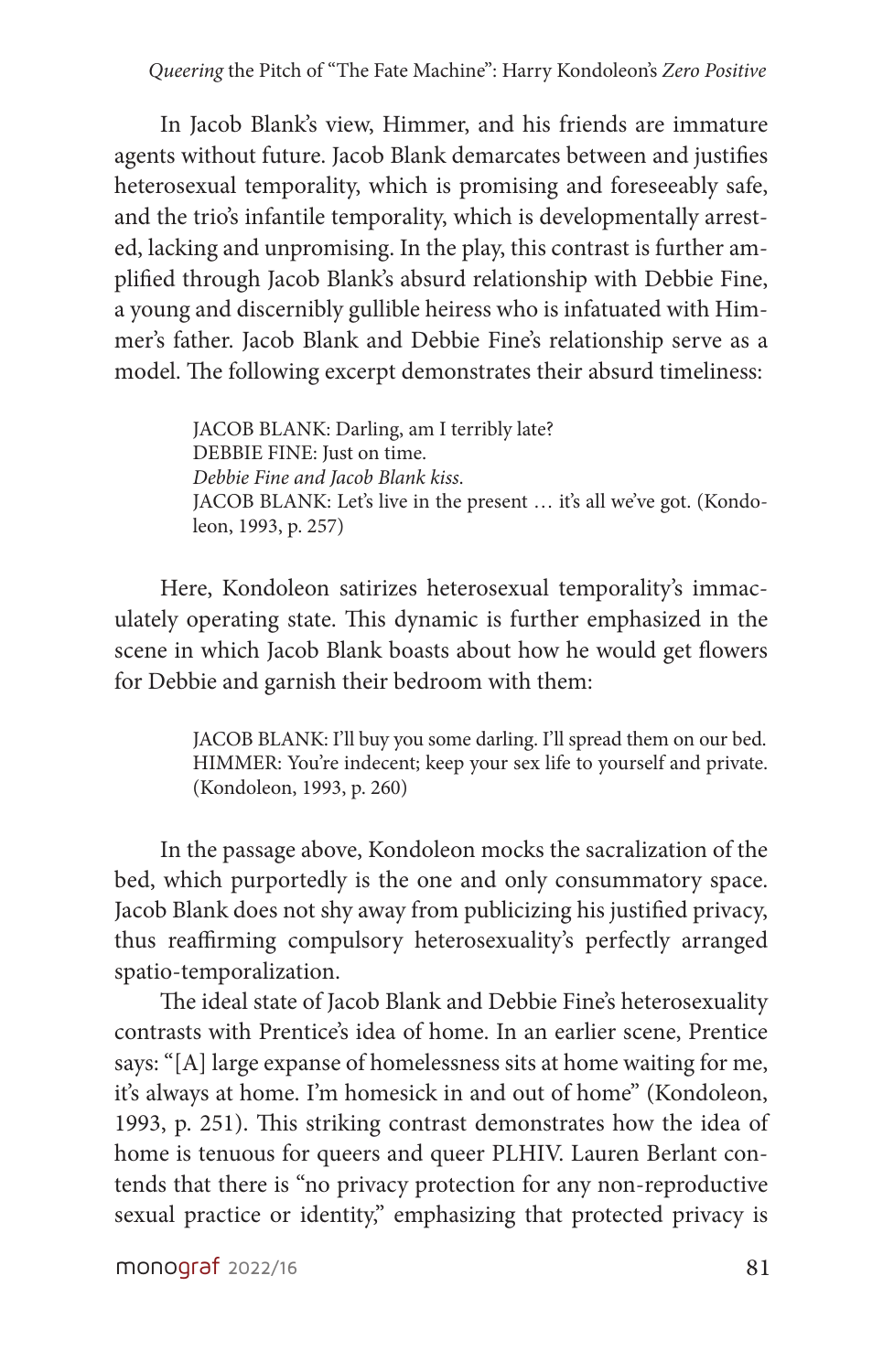available only to heterosexuals (Berlant, 1997, p. 18). Berlant names this as "heterofamilial citizenship" (Berlant, 1997, p. 18). Queer people and queer PLHIV are kept out of this entitlement. They, as Berlant underlines, are where the "logic of the national future comes into crisis" (1997, p. 18). Viewed in this way, it would not be wrong to say that Jacob Blank represents "heterofamilial citizenship."

Kondoleon nevertheless disrupts Jacob Blank's celebrated heterofamilial privilege. His depiction of Jacob Blank is not only self-destructive but also downright infantilized. Kondoleon locks up Jacob Blanks in an infantile temporality. Earlier in the play, Jacob Blank plays with his train set, cries out loud, rushes about and knocks things over like a fidgety child. Indeed, Himmer, Prentice and Samantha appear as his parental figures (Kondoleon, 1994, p. 222). Jacob Blank, in these scenes, seem quite disconnected from the real word, primarily because he grieves for his late wife. Yet, things are quirkier and beyond mere grief. Kondoleon intentionally renders these familial figures as spatio-temporal others:

> PRENTICE: It seems he's gone into some time warp where he's still married to your mother or maybe they're just dating. Anyway, he was calling for her. He hasn't seen her in twenty years so I guess the funeral really threw him right? (Kondoleon, 1993, p. 224)

And in another:

HIMMER: He has sort of lost his mind a bit. He's sort of skipped to another place in time, with my mother apparently. (Kondoleon, 1993, p. 233)

Himmer further aims at his family's pitfalls and ironically infantile state, thinking that the marriage of his father and mother was a complete "horror-show" (Kondoleon, 1993, p. 217). He also thinks that his mother was "in a state of arrested development […] pickling her teenagerness in solitude," and that his father, now, is acting as a "cut-free adult […] living in his head like a teenager" (Kondoleon, 1993, p. 250). All of these factors blur the line between adulthood and childhood.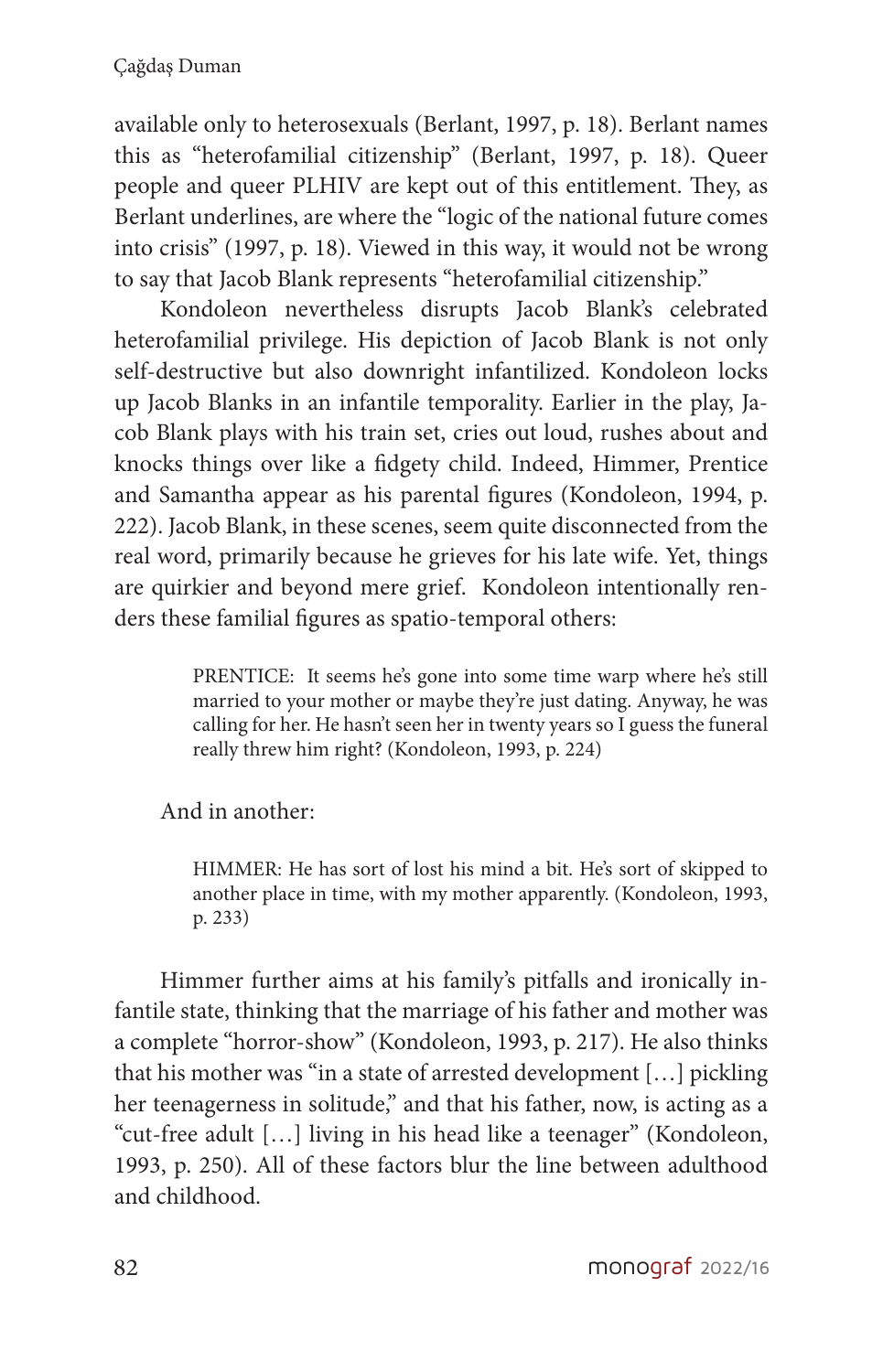This is one of the most striking trademarks of *Zero Positive*. By reverse infantilization, Kondoleon locates adults as non-temporal and non-spatial. Therefore, it is possible to say that this reversal queers the very heterosexual enclave, displaying how it is structurally meagre and preposterous. In that respect, Kondoleon epitomizes Jacob Blank as a "dead citizen," not a living identity "but dead, frozen, fixed at rest" (Berlant, 1997, p. 60). Berlant argues that, "healthy heterosexual identity (the straight and undiseased body) is a prerequisite to citizenship" (Berlant, 1997, p. 80). Kondoleon turns Jacob Blank's "healthy heterosexual identity" upside down by depicting him as a demented and dysfunctional heteropatriarchal fool. To this end, it is possible to say that he becomes the victim of the spatiotemporal constraints he forces upon the trio. On account of this, his function disappears, and Kondoleon spares him, putting an end to his long-standing heterosexual burden. In "The Ruins of Athens," while Himmer and Prentice arm-wrestle for the elixir, Jacob Blank enters and drinks it at a moment's notice. This cannot be reckoned as a selfless fatherly move, but rather a move that strengthens his prolonged burden, which is what Kondoleon tries to emphasize from the very outset of *Zero Positive*. Jacob Blank becomes the one who is overwhelmed by this burden and eventually kills himself in the following pseudo-cathartic scene:

> JACOB BLANK: Athletes, I toast your Olympian triumph! (He drinks) PRENTICE: It is the King And he drinks the poison. HIMMER: .It is poison ....................It is poison ....................It is poison HIMMER: Dear Father, it isn't elixir you've drunk but poison I intended for myself, if we don't hurry you will die. (Kondoleon, 1993, p. 277-78)

This necessary death of Jacob Blank is provided by a play-within-a-play, "The Ruins of Athens," which allows me to move to Kondoleon's crucial theatrical interventions.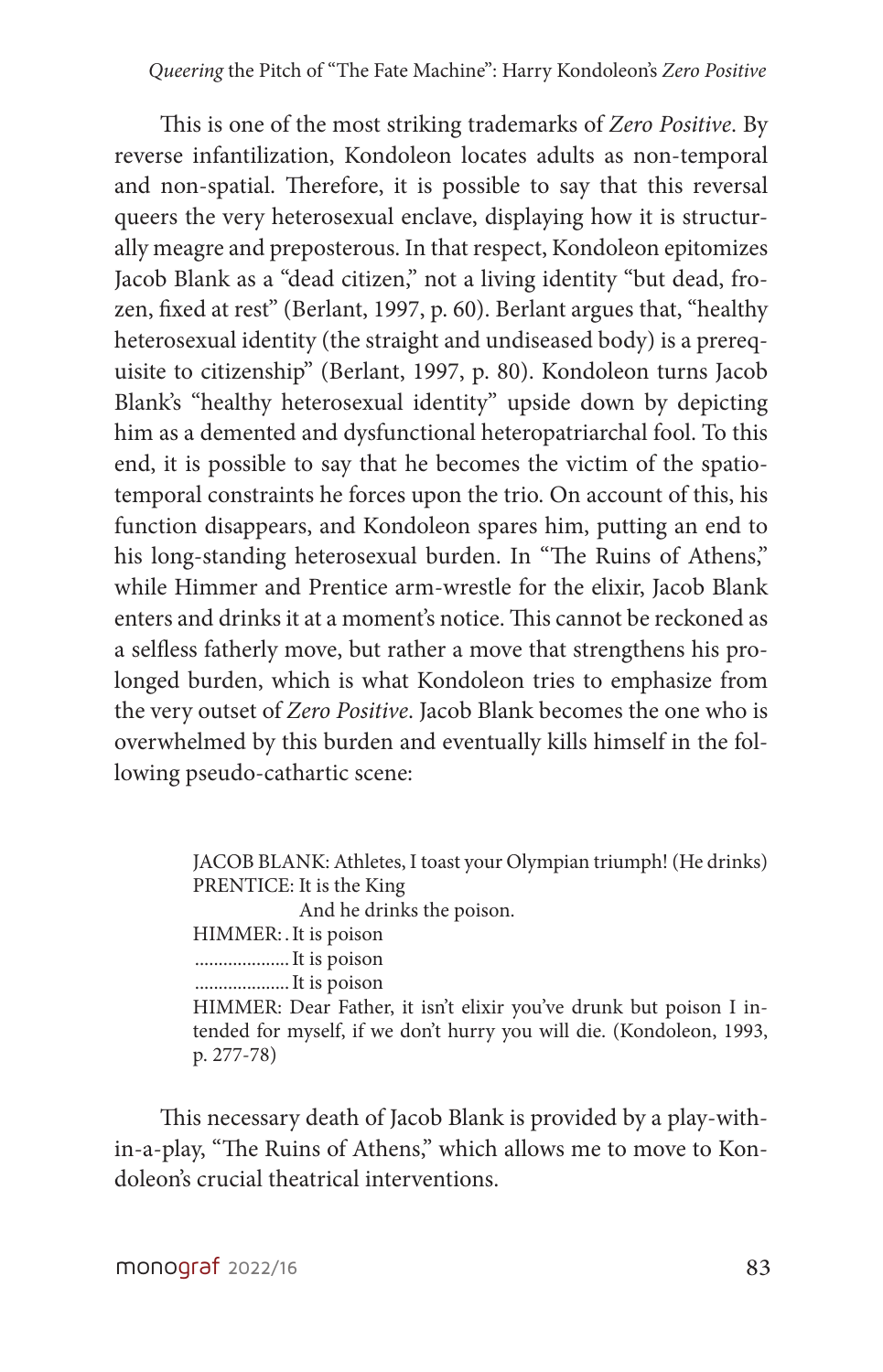## **A Dramatic Cure: The play-within-a-play**

In one of the earlier scenes of the play, and in the thick of a discussion about how suffocating "the fate machine" is, Kondoleon uses interesting set of stage directions that draws attention to the trio's (Himmer, Samantha and Prentice) disjointed status in relation to temporality:

> After a slight pause—they are as still as Beckett's characters caught in urns, almost without movement—Himmer reaches for an envelope on the end table nearest him. (Kondoleon, 1993, p. 226)

Kondoleon, here, suddenly alludes to the absurdist aesthetics of a Samuel Beckett play. This sudden theatrical move underlines how these outsider characters, like the absurd figures scripted by the twentieth century playwright, are on the margins of society. They seem to be unable to continue, almost immobile, as this short break suggests. Kondoleon, here, deliberately draws attention to the theatrical stage's spatio-temporality, showing that it is asynchronous with the normative spatio-temporalities.

The play's intertwined relation between performance and performativity further accentuates its metatheatrical scope. With reference to performance, these actors act according to a role and with reference to performativity, they act according to norms situated in this dire heterosexual fantasy. This amounts to the unsettling possibility that acting might serve both as a role and a norm. This intertwinement further complicates the question of the playacting.

Indeed, disjointed theatrical temporality is reflected even more so in the dénouement of the highly dramatic second act, which commences in a hospital room. Led by Himmer and accompanied by his friends, "The Ruins of Athens" is enacted within the hospital environment. The play is written by Himmer's mother and is a comically vitriolic allegory of HIV/AIDS, which resembles Shakespearean dramatic verse. It takes place in a derelict, war-stricken Athens, an "Acropolis in disarray from the war" that resembles rather a modern necropolis, New York City, as noted in the stage directions (Kondoleon, 1993, p. 264). Kondoleon provides a metatheatrical in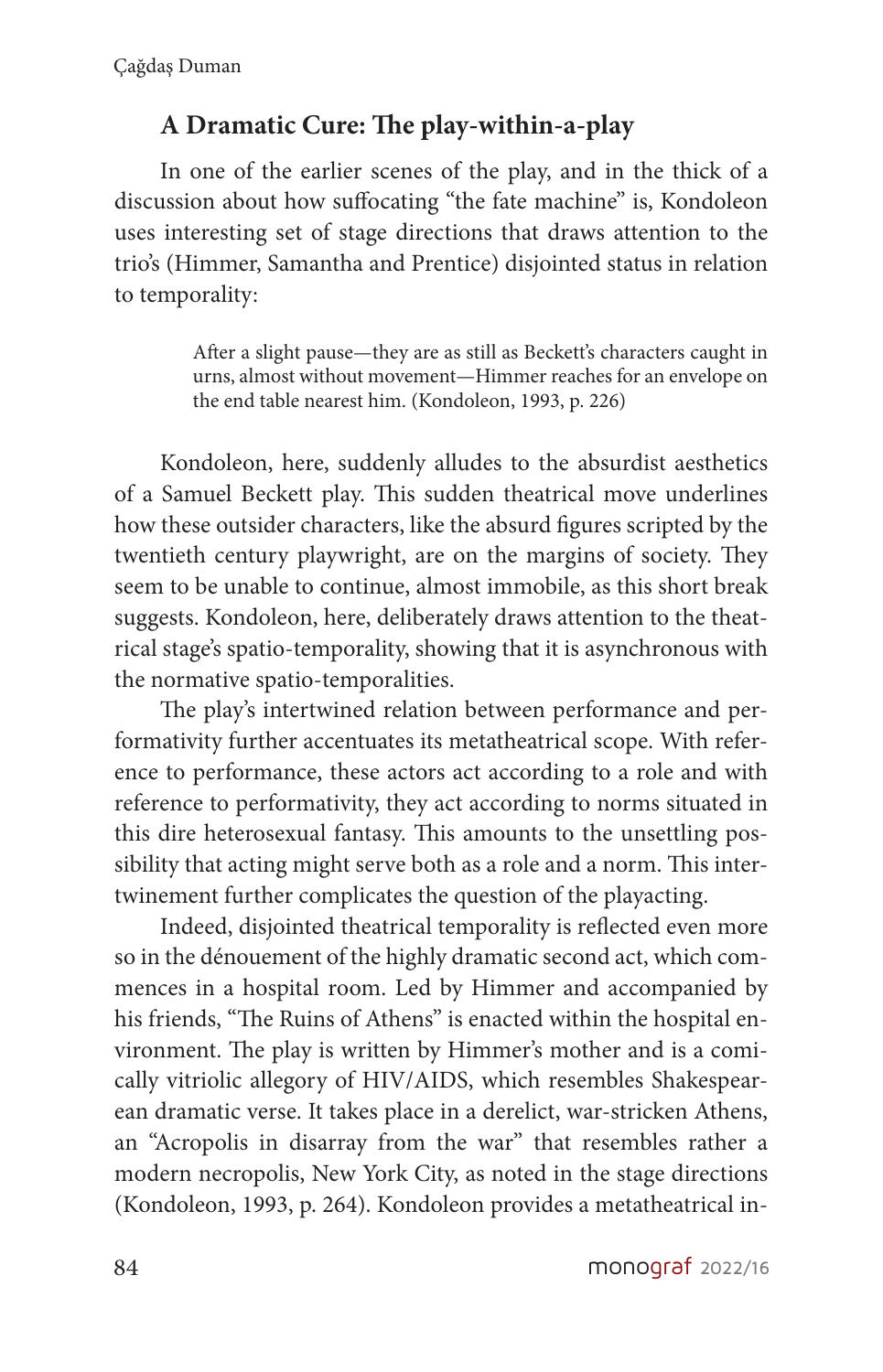tervention through this half-serious Greek play. Metatheatricality draws further attention to the realities that queer and minoritarian PLHIV face. In that sense, the characters' awareness of their theatricality reminds us of the fact that they are the real players in the real world who are facing the spatio-temporal control. If this is the sole reality, then, theatre and theatricality remain as the provider of truth, and thus can be perceived as a functioning cure. For instance, in the hemlock-drinking scene of "The Ruins of Athens," medical dead-ends are even more emphasized and criticized. The elixir, as an antidotal drug that actually functions as opposed to inoperative medical drugs, kills the figurehead of heterosexuality, Jacob Blank. Kondoleon establishes a working cure that interrupts the normative spatio-temporal order, giving hope back to the hands of Himmer. Hope lasts because of this manoeuvre. Metadramatic elements enhance the spectators' empathy as well. They underline the harmful logic behind the spatio-temporal control and accentuate their toxic transmittability.

Kondoleon reimagines the hospital space, turning it into a hospitable space. With this he deinstitutionalizes PLHIV, giving them the freedom and potentiality of theatrical spatio-temporality; a safe and operating hereness and nowness, the effects of which become even more cathartic when Himmer's suicide is stalled and hope is regained. By rendering the clinic interchangeable with the theatrical stage, Kondoleon destigmatizes the PLHIV. That is, the playwright's characters are never more alive and exempted from stigmas than they are when they act as acting actors in a hospital space. This disrupts traditional hospital spatio-temporality. The rigidly coded and death-obsessed spatio-temporality of the clinic gives way to a sense of aliveness enacted by Kondoleon's acting actors. This gesture also queers the notion of death. Playing "The Ruins of Athens," and thus *Zero Positive*, itself becomes the "foolproof medicine" (Kondoleon, 1993, p. 274).

*Zero Positive* is a virulent artistic intervention, tackling HIV/ AIDS as a product of discourse rather than of a medical condition. It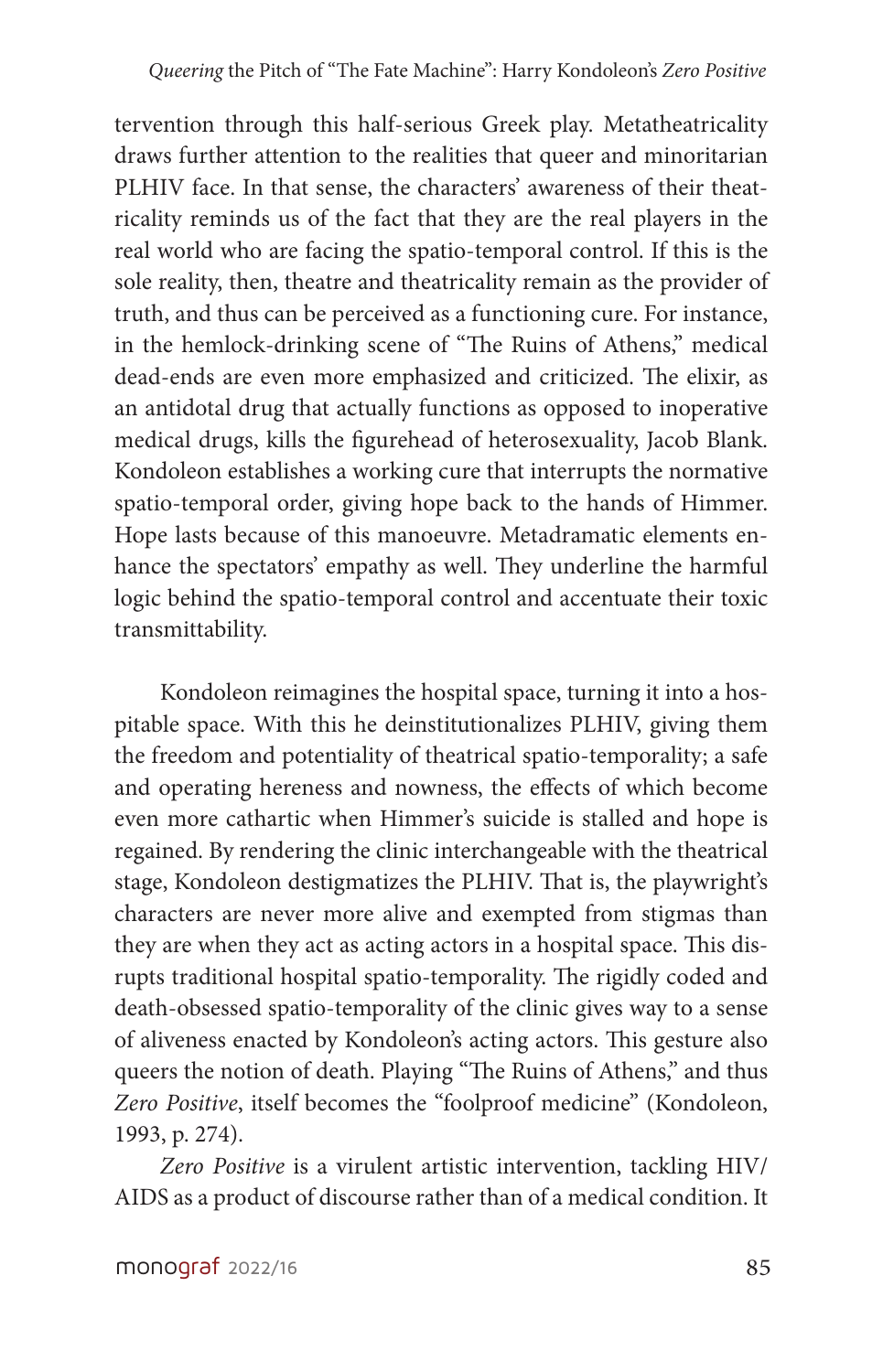draws its strength from unsettling the spatio-temporal cage in which queer and minoritarian PLHIV are left to die. Its protagonist Himmer, indeed, embraces the negativity of his queerness and the radicality of the death drive. Yet, this gives way to the recalibration of the notion of hope over the course of the play. Himmer's symbolic suicide, and his later reclamation of hope and alternative forms of bonding that go beyond the enclosures of the institution of family, which indicates different spatio-temporal planes and opens him up to relational possibilities rather than merely reaffirming his negativity and/or anti-sociality, can be seen as curative actions and practices. Kondoleon's use of metadramatic elements, especially, derail heteronormative spatio-temporalities, exposing their malicious formation, control and diffusion.

#### **BIBLIOGRAPHY**

Ahmed, S. (2010). *The promise of happiness*. Durham, NC: Duke University.

Balzar, J. (1985, December 19). The Times poll: Tough new government action on AIDS backed. *Los Angeles Times*. https://www.latimes.com/archives/la-xpm-1985-12-19-mn-30337-story.html

Berlant, L. (1997). *The queen of America goes to Washington City: Essays on sex and citizenship*. Durham: Duke University.

Bersani, L. (1995). *Homos*. Cambridge, MA: Harvard University.

Bersani, L. (1987). Is the rectum a grave? *October*, 43, 197-222.

Brim, M. (2020). *Poor queer studies: Confronting elitism in the university*. Durham: Duke University.

Butler, J. (1993). *Bodies that matter: On the discursive limits of sex*. New York, NY: Routledge.

Butler, J. (2002). Is kinship always already heterosexual? *differences: A Journal of Feminist Cultural Studies*, 13(1), 14–44.

Dolan, J. (2005). *Utopia in performance: Finding hope at the theater*. Ann Arbor: University of Michigan.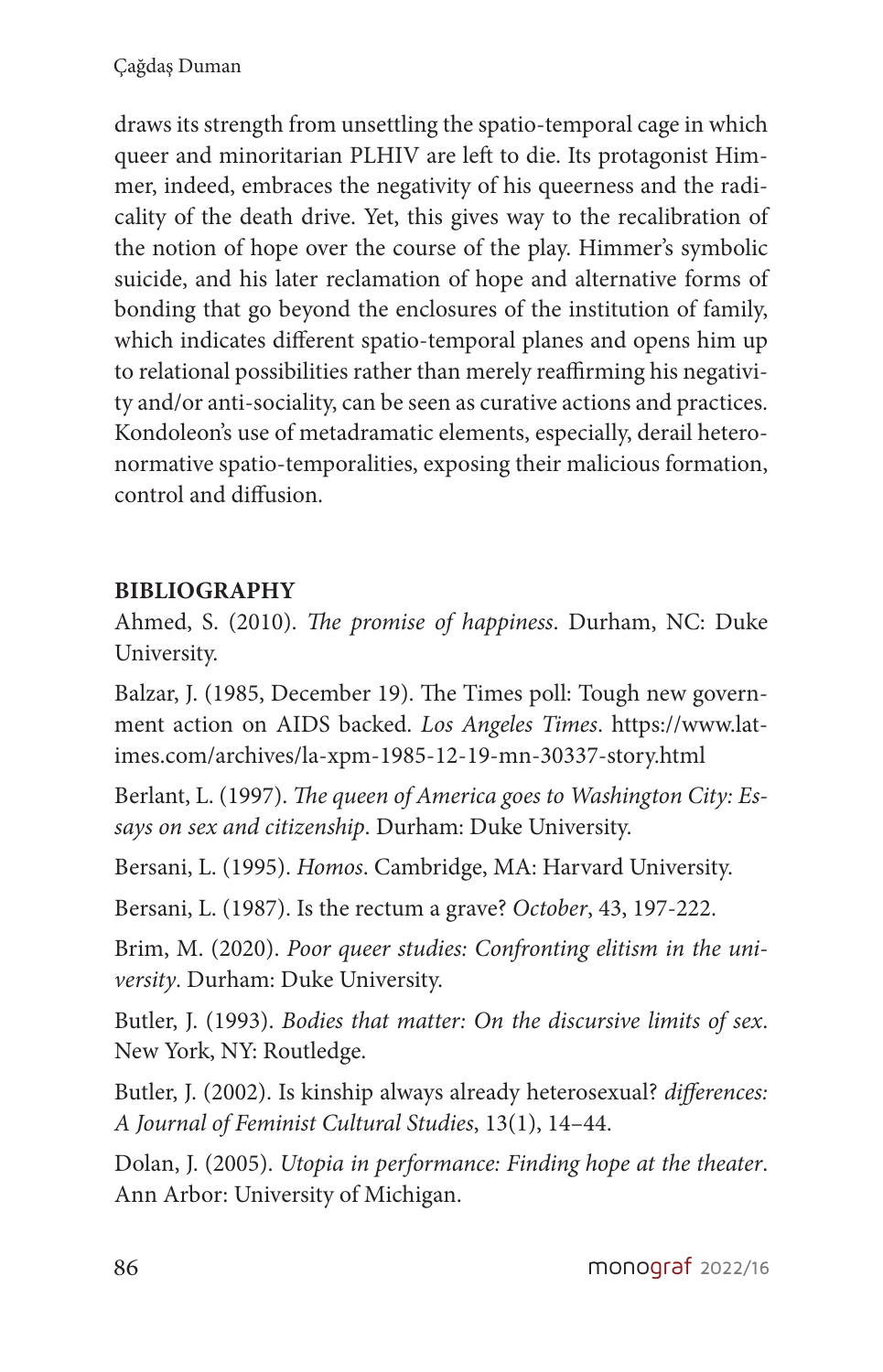*Queering* the Pitch of "The Fate Machine": Harry Kondoleon's *Zero Positive*

Duman, Ç. (2020). *HIV/AIDS in American theatre: Queerness, spatio-Temporalities, and emancipation*. (Master Dissertation). Boğaziçi University / Institute for Graduate Studies in Social Sciences, İstanbul.

Edelman, L. (2011). Against survival: Queerness in a time that's out of joint. *Shakespeare Quarterly*, 62(2), 148-169.

Edelman, L. (2004). *No future: Queer theory and the death drive*. Durham, NC: Duke University.

Freeman, E. (2007). Queer belongings: Kinship theory and queer theory. In G. E. Haggerty & M. McGarry (Eds.), *A companion to lesbian, gay, bisexual, transgender, and queer studies* (pp. 295-315). Malden, MA: John Wiley & Sons.

Freud, S. (1990). *Beyond the pleasure principle*. (James Strachey, Trans.). New York: W. W. Norton & Company. (Original work published 1920)

Grover, J. (1987). AIDS: Keywords. *October*, 43, 17-30.

Halberstam, J. (2007). Forgetting family: Queer alternatives to Oedipal relations. In G. E. Haggerty & M. McGarry (Eds.), *A companion to lesbian, gay, bisexual, transgender, and queer studies* (pp. 315-325). Malden, MA: John Wiley & Sons.

Illich, I. (1976). *Limits to medicine: Medical nemesis: The expropriation of health*. London: Calder & Boyars.

Jones, T. (Ed.). (1994). S*haring the delirium: Second generation AIDS plays and performances*. Heinemann Drama.

Kondoleon, H. (1990, April 20). *Accentuating his 'positive'*. Interview by J. Brown. *The Washngton Post*. https://www.washingtonpost.com/ archive/lifestyle/1990/04/20/accentuating- his-positive/68ad1323 dace-4a3b-b883-f6887a74fa0e/?noredirect=on

Kondoleon, H. (1990). Zero Positive. In M. E. Osborn (Ed.), *The way we live now: American plays and the AIDS crisis* (pp. 209-279). New York: Theatre Communications Group.